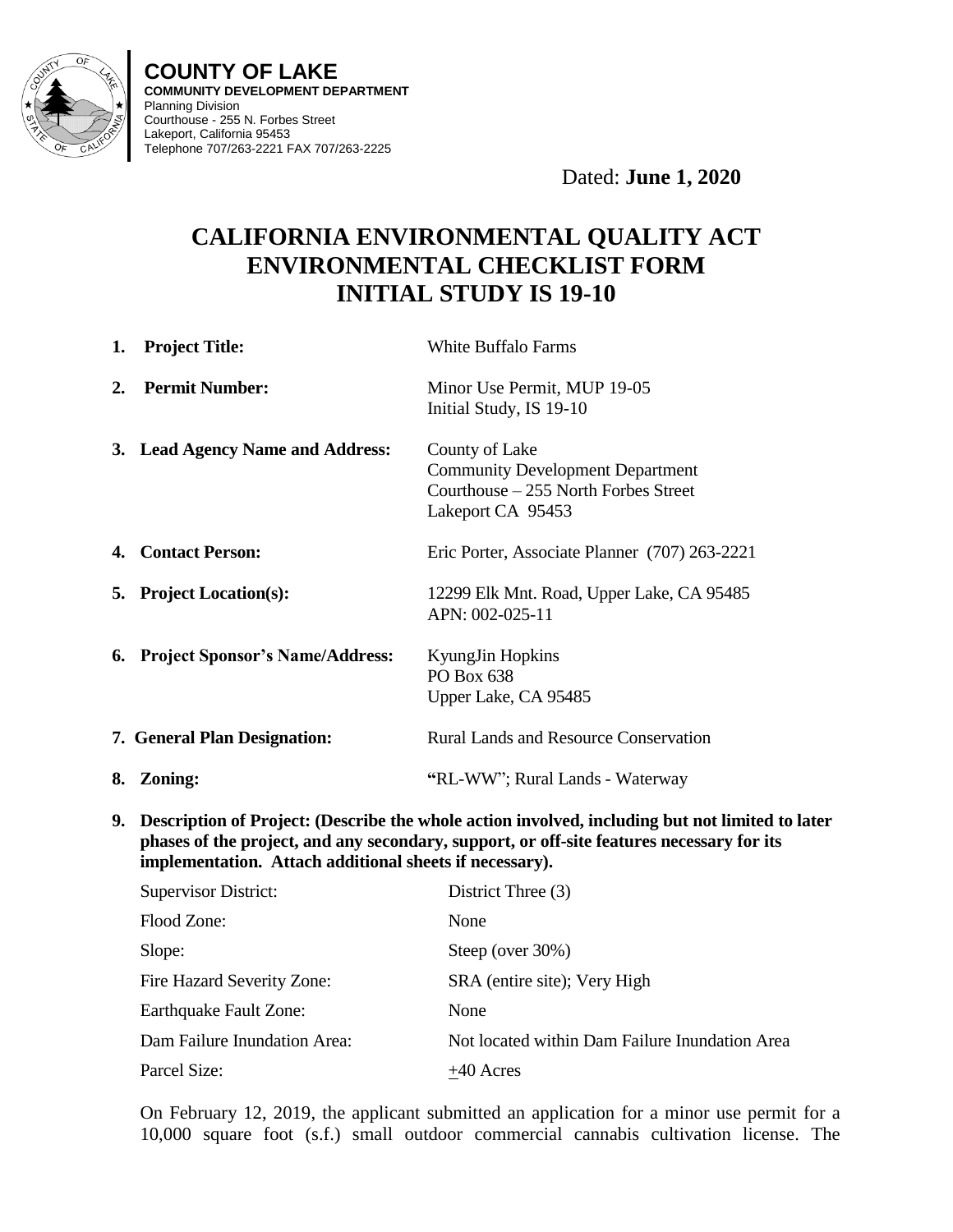applicant had previously been approved for 'Self Certification' on December 7, 2017 to grow medicinal marijuana under former Article 72 of the Lake County Zoning Ordinance.

The cannabis cultivation operation is located on an approximately 40-acre parcel "Parcel" (APN 002-025-11). The Project Area is the sum of all the areas used for cultivation, including gardens, soil staging areas, chemical storage areas, water tanks, and access roads. For this cultivation operation, the operational area is situated in the center of the parcel, south of the rural residence, in a fenced compound and will be between approximately 10,000 square feet in size. To the west of the proposed garden, a small, temporary structure will be used for cannabis drying. Two abandoned sites of prior cannabis gardens were to the north of the residence, and southeast of the residence, but have been previously restored. The site was significantly damaged during the 2017 Mendocino Complex fire and is slowly revegetating The Project Area will be accessed by a private, gravel road off of Elk Mountain Road. No new structures other than two 200 s.f. sheds which will be used for storage of pesticides and fertilizers will be constructed.

# *Construction*

- Minimal site preparation is needed; the cultivation area was legally established in 2017 for medicinal marijuana cultivation.
- Estimated site preparation is 2 weeks.
- An estimated 10 weekly construction-related trips are likely to occur.
- On site staging area on previously disturbed soil already exists next to shared road.
- No heavy equipment is needed during construction.
- The house on site will not be used for cultivation purposes during or after construction.



**Aerial View of Site and Surrounding Land**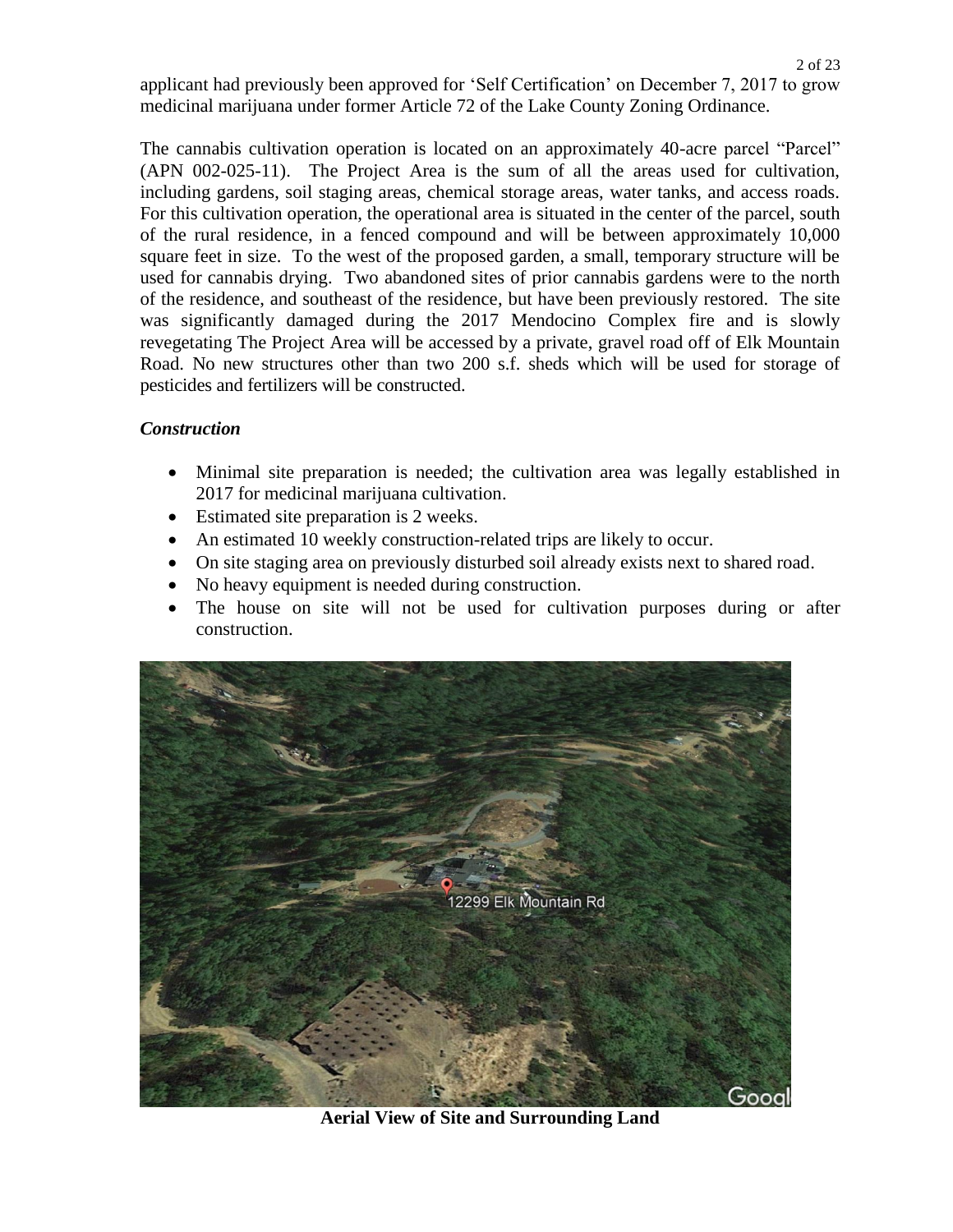## **9. Surrounding Land Uses and Setting: Briefly describe the project's surroundings:**

North / South / East / West: "RL" Rural Lands. Parcel sizes range from approximately 20 to over 200 acres. Three of the lots to the north contain dwellings.



## **Other public agencies whose approval may be required (e.g., Permits, financing approval, or participation agreement.)**

Lake County Community Development Department Lake County Department of Environmental Health Lake County Air Quality Management District Lake County Department of Public Works Lake County Department of Public Services Lake County Agricultural Commissioner Lake County Sheriff Department South Lake County Fire Protection District (CalFire) Central Valley Water Resource Control California Department of Forestry & Fire Protection (CalFire) California Department of Food and Agriculture (CalCannabis) California Department of Pesticides Regulations California Department of Public Health California Department of Consumers Affairs

**10. Have California Native American tribes traditionally and culturally affiliated with the project area requested consultation pursuant to Public Resources Code section 21080.3.1? If so, is there a plan for consultation that includes, for example, the determination of significance of impacts to tribal cultural resources, procedures regarding confidentiality, etc.?** Note: Conducting consultation early in the CEQA process allows tribal governments, lead agencies, and project proponents to discuss the level of environmental review, identify and address potential adverse impacts to tribal cultural resources, and reduce the potential for delay and conflict in the environmental review process. (See Public Resources Code section 21080.3.2.) Information may also be available from the California Native American Heritage Commission's Sacred Lands File per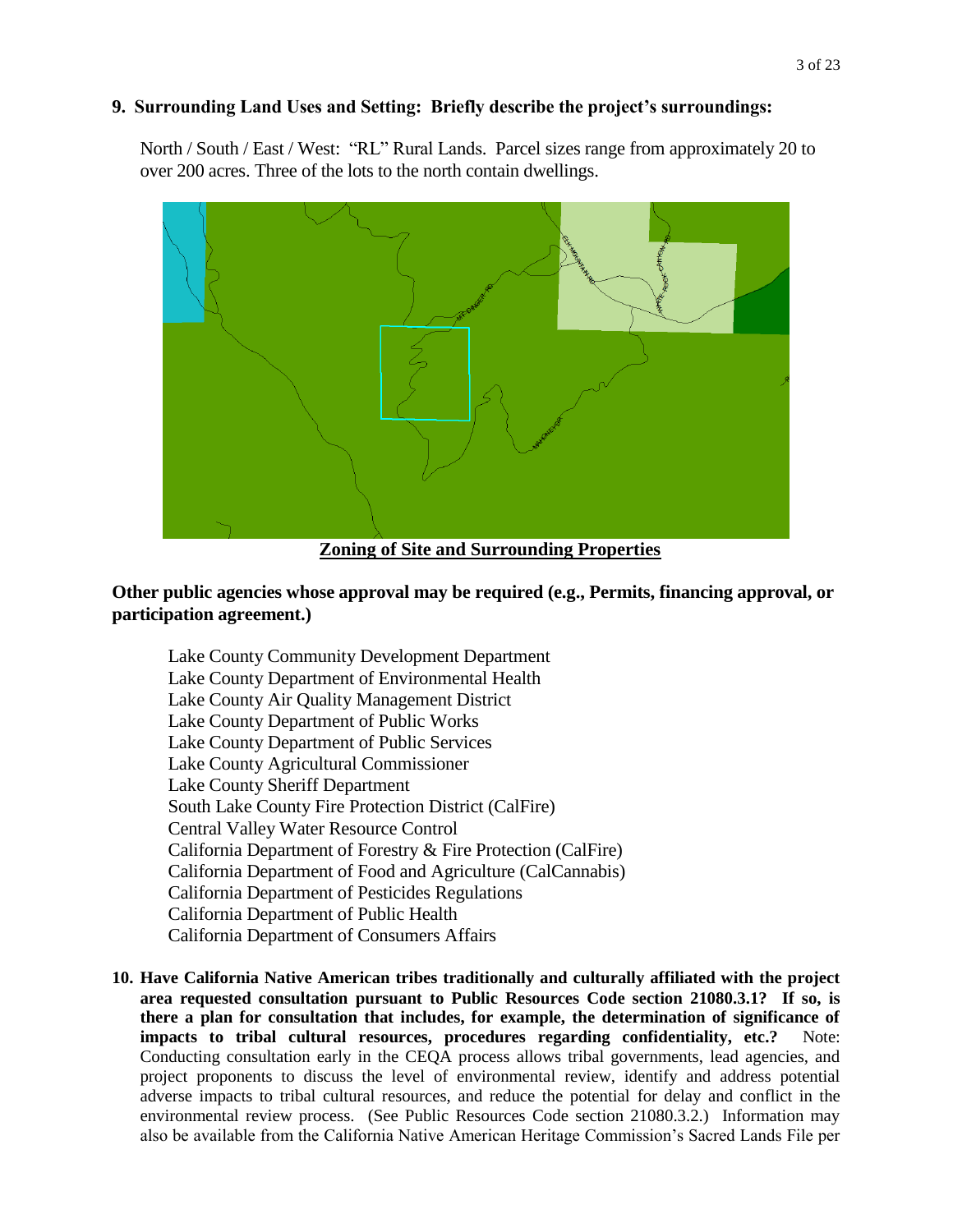All 11 Tribes located in Lake County were notified of this proposal. The Habemotelol Tribe indicated that they were interested in this project, however no follow up comments have been received to date.

- **11.** Attachments:
	- a. Property Management Plan
	- b. Site Plans
	- c. Supplemental Materials
	- d. Mitigation Monitoring and Reporting Plan

# **ENVIRONMENTAL FACTORS POTENTIALLY AFFECTED:**

*The environmental factors checked below would be potentially affected by this project, involving at least one impact that is a "Potentially Significant Impact" as indicated by the checklist on the following pages.*

|             | Aesthetics                  | Greenhouse Gas Emissions         |    | Population / Housing                      |
|-------------|-----------------------------|----------------------------------|----|-------------------------------------------|
|             | Agriculture & Forestry      | Hazards & Hazardous Materials    |    | <b>Public Services</b>                    |
| $\boxtimes$ | <b>Air Quality</b>          | <b>Hydrology</b> / Water Quality |    | Recreation                                |
|             | <b>Biological Resources</b> | Land Use / Planning              |    | Transportation                            |
| ⊠           | <b>Cultural Resources</b>   | <b>Mineral Resources</b>         | IX | <b>Tribal Cultural Resources</b>          |
|             | Geology / Soils             | <b>Noise</b>                     |    | Utilities / Service Systems               |
|             | Wildfire                    | <b>Energy</b>                    | ⋉  | <b>Mandatory Findings of Significance</b> |

## **DETERMINATION: (To be completed by the lead Agency)**

On the basis of this initial evaluation:

- $\Box$ I find that the proposed project COULD NOT have a significant effect on the environment, and a NEGATIVE DECLARATION will be prepared.
- $\boxtimes$ I find that although the proposed project could have a significant effect on the environment, there will not be a significant effect in this case because revisions in the project have been made by or agreed to by the project proponent. A MITIGATED NEGATIVE DECLARATION will be prepared.
- $\Box$ I find that the proposed project MAY have a significant effect on the environment, and an ENVIRONMENTAL IMPACT REPORT is required.
- $\Box$ I find that the proposed project MAY have a "potentially significant impact" or "potentially significant unless mitigated" impact on the environment, but at least one effect 1) has been adequately analyzed in an earlier document pursuant to applicable legal standards, and 2) has been addressed by mitigation measures based on the earlier analysis as described on attached sheets. An ENVIRONMENTAL IMPACT REPORT is required, but it must analyze only the effects that remain to be addressed.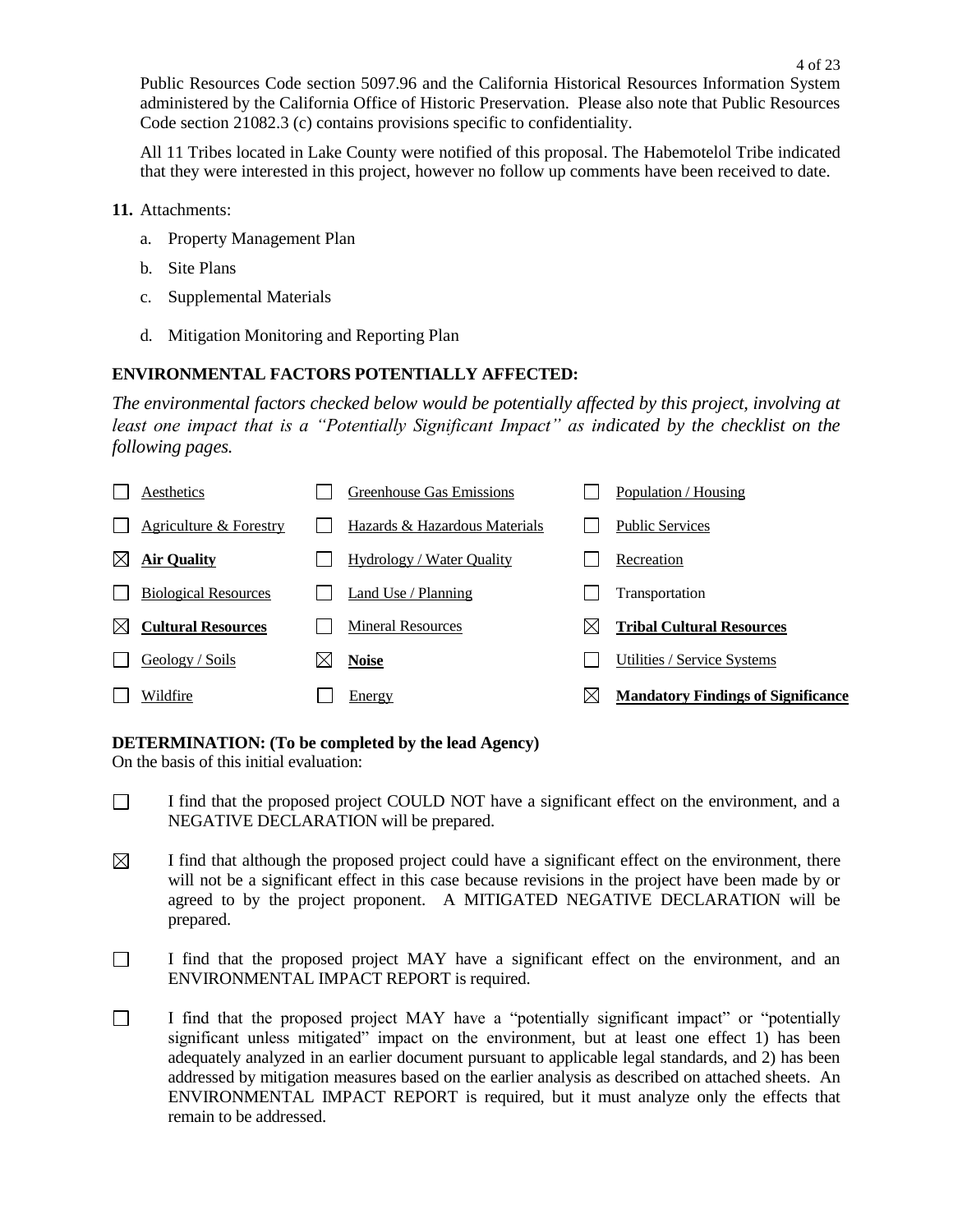$\Box$ I find that although the proposed project could have a significant effect on the environment, because all potentially significant effects (a) have been analyzed adequately in an earlier EIR or NEGATIVE DECLARATION pursuant to applicable standards and (b) have been avoided or mitigated pursuant to that earlier EIR or NEGATIVE DECLARATION, including revisions or mitigation measures that are imposed upon the proposed project, nothing further is required.

Initial Study Prepared By: Eric Porter, Associate Planner

## SIGNATURE

Date:

Scott DeLeon – Interim Community Development Director Community Development Department

## **SECTION 1 - EVALUATION OF ENVIRONMENTAL IMPACTS**:

- 1) A brief explanation is required for all answers except "No Impact" answers that are adequately supported by the information sources a lead agency cites in the parentheses following each question. A "No Impact" answer is adequately supported if the referenced information sources show that the impact simply does not apply to projects like the one involved (e.g., the project falls outside a fault rupture zone). A "No Impact" answer should be explained where it is based on project-specific factors as well as general standards (e.g., the project will not expose sensitive receptors to pollutants, based on a project-specific screening analysis).
- 2) All answers must take account of the whole action involved, including off-site as well as on-site, cumulative as well as project-level, indirect as well as direct, and construction as well as operational impacts.
- 3) Once the lead agency has determined that a particular physical impact may occur, and then the checklist answers must indicate whether the impact is potentially significant, less than significant with mitigation, or less than significant. "Potentially Significant Impact" is appropriate if there is substantial evidence that an effect may be significant. If there are one or more "Potentially Significant Impact" entries when the determination is made, an EIR is required.
- 4) "Negative Declaration: Less Than Significant With Mitigation Incorporated" applies where the incorporation of mitigation measures has reduced an effect from "Potentially Significant Impact" to a "Less Than Significant Impact." The lead agency must describe the mitigation measures, and briefly explain how they reduce the effect to a less than significant level (mitigation measures from Section XVII, "Earlier Analyses," may be cross-referenced).
- 5) Earlier analyses may be used where, pursuant to the tiering, program EIR, or other CEQA process, an effect has been adequately analyzed in an earlier EIR or negative declaration. Section  $15063(c)(3)(D)$ . In this case, a brief discussion should identify the following:
	- a) Earlier Analysis Used. Identify and state where they are available for review.
	- b) Impacts Adequately Addressed. Identify which effects from the above checklist were within the scope of and adequately analyzed in an earlier document pursuant to applicable legal standards, and state whether such effects were addressed by mitigation measures based on the earlier analysis.
	- c) Mitigation Measures. For effects that are "Less than Significant with Mitigation Measures Incorporated," describe the mitigation measures, which were incorporated or refined from the earlier document and the extent to which they address site-specific conditions for the project.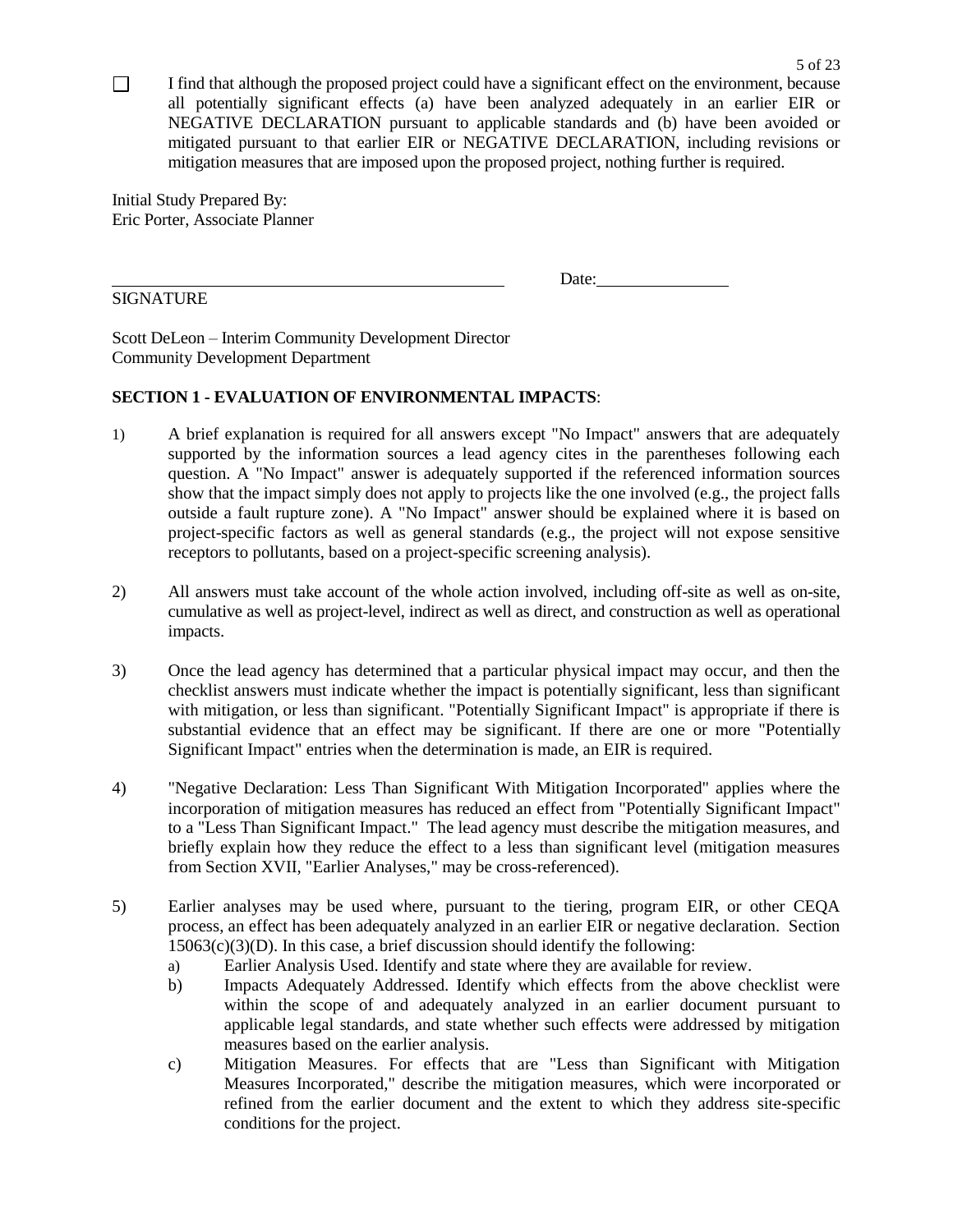- 6) Lead agencies are encouraged to incorporate into the checklist references to information sources for potential impacts (e.g., general plans, zoning ordinances). Reference to a previously prepared or outside document should, where appropriate, include a reference to the page or pages where the statement is substantiated.
- 7) Supporting Information Sources: A source list should be attached, and other sources used or individuals contacted should be cited in the discussion.
- 8) This is only a suggested form, and lead agencies are free to use different formats; however, lead agencies should normally address the questions from this checklist that are relevant to a project's environmental effects in whatever format is selected.
- 9) The explanation of each issue should identify:
	- a) the significance criteria or threshold, if any, used to evaluate each question; and
	- b) the mitigation measure identified, if any, to reduce the impact to less than significance

## **KEY: 1 = Potentially Significant Impact**

- **2 = Less Than Significant with Mitigation Incorporation**
- **3 = Less Than Significant Impact**
- **4 = No Impact**

| <b>IMPACT</b><br><b>CATEGORIES*</b>                                                                                                                                                                                                                                                | $\mathbf{1}$ | $\overline{2}$ | 3                | $\overline{\mathbf{4}}$ | All determinations need explanation.<br>Reference to documentation, sources, notes and                                                                                                                                                                                                                                                                                                                                                                                                                                                                                                                                                                                                                                                                                                                                                      | <b>Source</b><br>Number**     |  |  |  |  |  |  |
|------------------------------------------------------------------------------------------------------------------------------------------------------------------------------------------------------------------------------------------------------------------------------------|--------------|----------------|------------------|-------------------------|---------------------------------------------------------------------------------------------------------------------------------------------------------------------------------------------------------------------------------------------------------------------------------------------------------------------------------------------------------------------------------------------------------------------------------------------------------------------------------------------------------------------------------------------------------------------------------------------------------------------------------------------------------------------------------------------------------------------------------------------------------------------------------------------------------------------------------------------|-------------------------------|--|--|--|--|--|--|
|                                                                                                                                                                                                                                                                                    |              |                |                  |                         | correspondence.                                                                                                                                                                                                                                                                                                                                                                                                                                                                                                                                                                                                                                                                                                                                                                                                                             |                               |  |  |  |  |  |  |
| <b>AESTHETICS</b><br>I.<br>Would the project:                                                                                                                                                                                                                                      |              |                |                  |                         |                                                                                                                                                                                                                                                                                                                                                                                                                                                                                                                                                                                                                                                                                                                                                                                                                                             |                               |  |  |  |  |  |  |
| a) Have a substantial adverse<br>effect on a scenic vista?                                                                                                                                                                                                                         |              |                | X                |                         | The site is not near a Scenic Combining Area and is not a<br>mapped scenic vista. . The site was significantly damaged<br>during the 2017 Mendocino Complex fire and is slowly<br>revegetating.<br>The existing cultivation site is located on top of a relatively<br>steep hill; the topography acts as a natural screen. The site is<br>accessible from a private roadway that ends on the subject site.<br>Due to the topography, the visual character and quality of<br>public views would not be impacted. Additionally, no physical<br>changes to the site are proposed and/or needed, since the<br>proposed cannabis cultivation area was used legally beginning<br>in 2017 for medicinal cannabis cultivation. The project would<br>not have a substantial adverse impact on a scenic vista.<br><b>Less than Significant Impact</b> | 1, 2, 3, 4, 6,<br>9           |  |  |  |  |  |  |
| b) Substantially damage scenic<br>resources, including, but not<br>limited to, trees, rock<br>outcroppings, and historic<br>buildings within a state scenic<br>highway?                                                                                                            |              |                | $\mathbf X$      |                         | There are no scenic resources on the site, such as trees, rock<br>outcroppings or historic buildings. In addition, the site is not<br>located within a state scenic highway.<br><b>Less than Significant Impact</b>                                                                                                                                                                                                                                                                                                                                                                                                                                                                                                                                                                                                                         | 1, 2, 3, 4, 6,<br>9           |  |  |  |  |  |  |
| c) Substantially degrade the<br>existing visual character or<br>quality of public views the site<br>and its surroundings? If the<br>project is in an urbanized area,<br>would the project conflict with<br>applicable zoning and other<br>regulations governing scenic<br>quality? |              |                | $\mathbf X$      |                         | See Section I(a).<br><b>Less than Significant Impact</b>                                                                                                                                                                                                                                                                                                                                                                                                                                                                                                                                                                                                                                                                                                                                                                                    | 1, 2, 3, 4, 6,<br>$\mathbf Q$ |  |  |  |  |  |  |
| d) Create a new source of<br>substantial light or glare which<br>would adversely affect day or                                                                                                                                                                                     |              |                | $\boldsymbol{X}$ |                         | The project has a slight potential to create additional light<br>through exterior security lighting. A light-fixture type and<br>diagram of location will be required as a condition of approval                                                                                                                                                                                                                                                                                                                                                                                                                                                                                                                                                                                                                                            | 1, 2, 3, 4, 5,<br>6.9         |  |  |  |  |  |  |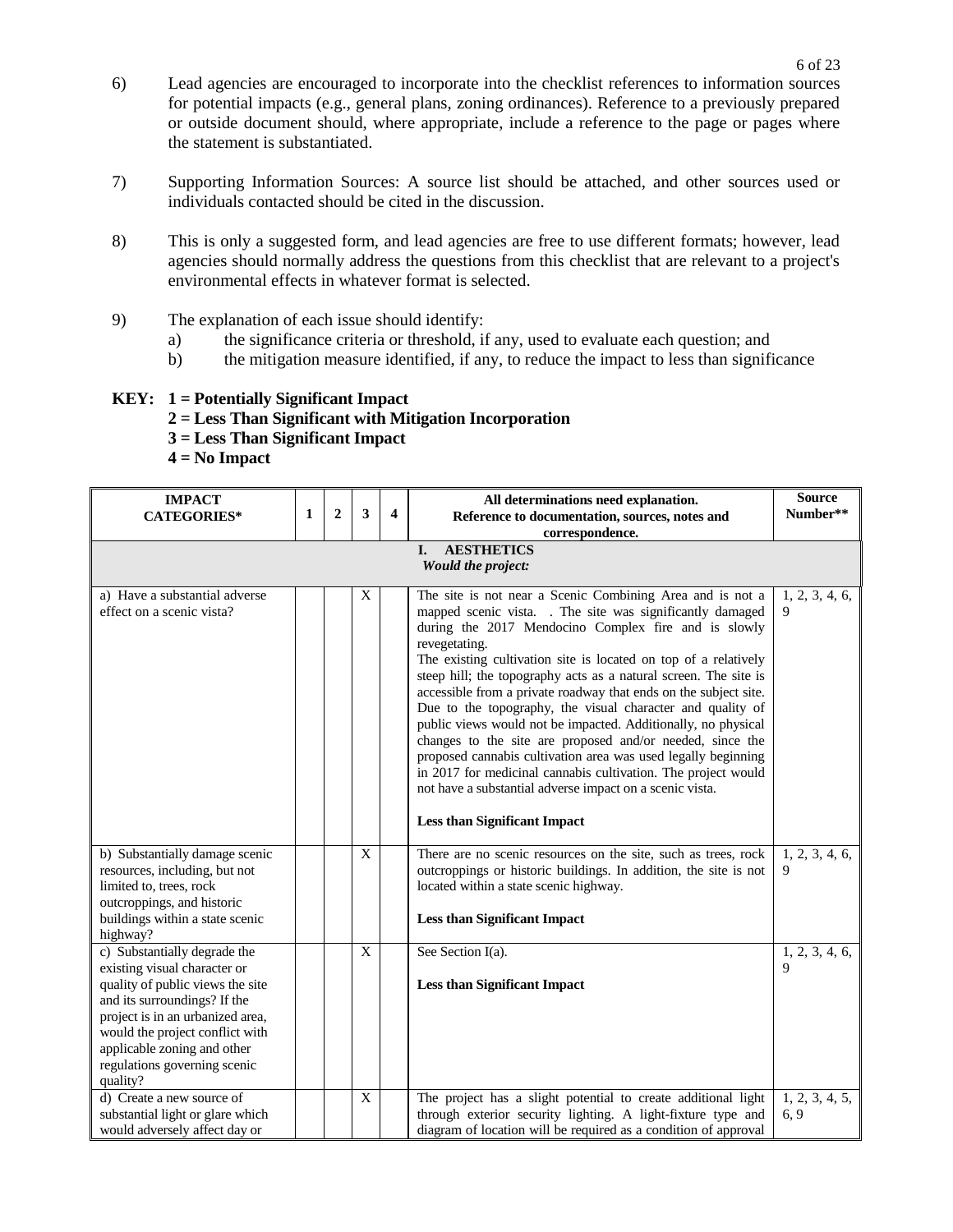|                                                                                                                                                                                                                                                                                                                                                                                                                                                                                                                                                                                                                                                                                                                                                                                                                                                                                |   |              |             |                         |                                                                                                                              | 7 of 23                        |  |  |  |  |  |  |
|--------------------------------------------------------------------------------------------------------------------------------------------------------------------------------------------------------------------------------------------------------------------------------------------------------------------------------------------------------------------------------------------------------------------------------------------------------------------------------------------------------------------------------------------------------------------------------------------------------------------------------------------------------------------------------------------------------------------------------------------------------------------------------------------------------------------------------------------------------------------------------|---|--------------|-------------|-------------------------|------------------------------------------------------------------------------------------------------------------------------|--------------------------------|--|--|--|--|--|--|
| <b>IMPACT</b><br><b>CATEGORIES*</b>                                                                                                                                                                                                                                                                                                                                                                                                                                                                                                                                                                                                                                                                                                                                                                                                                                            | 1 | $\mathbf{2}$ | 3           | $\overline{\mathbf{4}}$ | All determinations need explanation.<br>Reference to documentation, sources, notes and<br>correspondence.                    | <b>Source</b><br>Number**      |  |  |  |  |  |  |
| nighttime views in the area?                                                                                                                                                                                                                                                                                                                                                                                                                                                                                                                                                                                                                                                                                                                                                                                                                                                   |   |              |             |                         | and will be required to meet the recommendations found in<br>darksky.org (downcast and/or shielded lighting).                |                                |  |  |  |  |  |  |
|                                                                                                                                                                                                                                                                                                                                                                                                                                                                                                                                                                                                                                                                                                                                                                                                                                                                                |   |              |             |                         | <b>Less than Significant Impact</b>                                                                                          |                                |  |  |  |  |  |  |
| II. AGRICULTURE AND FORESTRY RESOURCES                                                                                                                                                                                                                                                                                                                                                                                                                                                                                                                                                                                                                                                                                                                                                                                                                                         |   |              |             |                         |                                                                                                                              |                                |  |  |  |  |  |  |
| In determining whether impacts to agricultural resources are significant environmental effects, lead agencies may refer to the<br>California Agricultural Land Evaluation and Site Assessment Model (1997) prepared by the California Dept. of Conservation as<br>an optional model to use in assessing impacts on agriculture and farmland. In determining whether impacts to forest resources,<br>including timberland, are significant environmental effects, lead agencies may refer to information compiled by the California<br>Department of Forestry and Fire Protection regarding the state's inventory of forest land, including the Forest and Range<br>Assessment Project and the Forest Legacy Assessment Project; and forest carbon measurement methodology provided in Forest<br>protocols adopted by the California Air Resources Board.<br>Would the project: |   |              |             |                         |                                                                                                                              |                                |  |  |  |  |  |  |
| a) Convert Prime Farmland,                                                                                                                                                                                                                                                                                                                                                                                                                                                                                                                                                                                                                                                                                                                                                                                                                                                     |   |              | $\mathbf X$ |                         | The site and the general area are zoned Rural Lands. A                                                                       | 1, 2, 3, 4, 5,                 |  |  |  |  |  |  |
| Unique Farmland, or Farmland                                                                                                                                                                                                                                                                                                                                                                                                                                                                                                                                                                                                                                                                                                                                                                                                                                                   |   |              |             |                         | portion of the site had been used for medicinal cannabis                                                                     | 7, 8, 11, 13                   |  |  |  |  |  |  |
| of Statewide Importance                                                                                                                                                                                                                                                                                                                                                                                                                                                                                                                                                                                                                                                                                                                                                                                                                                                        |   |              |             |                         | cultivation in the past. No mapped high-value farmland is                                                                    |                                |  |  |  |  |  |  |
| (Farmland), as shown on the                                                                                                                                                                                                                                                                                                                                                                                                                                                                                                                                                                                                                                                                                                                                                                                                                                                    |   |              |             |                         | located on the site or in the immediate vicinity. See Farmland                                                               |                                |  |  |  |  |  |  |
| maps prepared pursuant to the<br>Farmland Mapping and                                                                                                                                                                                                                                                                                                                                                                                                                                                                                                                                                                                                                                                                                                                                                                                                                          |   |              |             |                         | Category map below.                                                                                                          |                                |  |  |  |  |  |  |
| Monitoring Program of the<br>California Resources Agency, to<br>non-agricultural use?                                                                                                                                                                                                                                                                                                                                                                                                                                                                                                                                                                                                                                                                                                                                                                                          |   |              |             |                         | <b>Less than Significant Impact</b>                                                                                          |                                |  |  |  |  |  |  |
| b) Conflict with existing zoning                                                                                                                                                                                                                                                                                                                                                                                                                                                                                                                                                                                                                                                                                                                                                                                                                                               |   |              | X           |                         | The site and surrounding properties are not under a Williamson                                                               | 1, 2, 3, 4, 5,                 |  |  |  |  |  |  |
| for agricultural use, or a<br>Williamson Act contract?                                                                                                                                                                                                                                                                                                                                                                                                                                                                                                                                                                                                                                                                                                                                                                                                                         |   |              |             |                         | Act contract. The project will not conflict with any farming<br>uses.                                                        | 7, 8, 11, 13                   |  |  |  |  |  |  |
|                                                                                                                                                                                                                                                                                                                                                                                                                                                                                                                                                                                                                                                                                                                                                                                                                                                                                |   |              |             |                         | <b>Less than Significant Impact</b>                                                                                          |                                |  |  |  |  |  |  |
|                                                                                                                                                                                                                                                                                                                                                                                                                                                                                                                                                                                                                                                                                                                                                                                                                                                                                |   |              |             |                         |                                                                                                                              |                                |  |  |  |  |  |  |
|                                                                                                                                                                                                                                                                                                                                                                                                                                                                                                                                                                                                                                                                                                                                                                                                                                                                                |   |              |             |                         | <b>Farmland Map</b>                                                                                                          |                                |  |  |  |  |  |  |
| c) Conflict with existing zoning<br>for, or cause rezoning of, forest                                                                                                                                                                                                                                                                                                                                                                                                                                                                                                                                                                                                                                                                                                                                                                                                          |   |              |             | X                       | The proposed project will not conflict with existing zoning<br>and/or cause the rezoning of forest land as defined by Public | 1, 2, 3, 4, 5,<br>7, 8, 11, 13 |  |  |  |  |  |  |
| land (as defined in Public                                                                                                                                                                                                                                                                                                                                                                                                                                                                                                                                                                                                                                                                                                                                                                                                                                                     |   |              |             |                         | Resource Code section 4526, or of timberland as defined by                                                                   |                                |  |  |  |  |  |  |
| Resources Code section                                                                                                                                                                                                                                                                                                                                                                                                                                                                                                                                                                                                                                                                                                                                                                                                                                                         |   |              |             |                         | Government Code section 51104(g).                                                                                            |                                |  |  |  |  |  |  |
| $12220(g)$ , timberland (as defined                                                                                                                                                                                                                                                                                                                                                                                                                                                                                                                                                                                                                                                                                                                                                                                                                                            |   |              |             |                         |                                                                                                                              |                                |  |  |  |  |  |  |
| by Public Resources Code section<br>4526), or timberland zoned                                                                                                                                                                                                                                                                                                                                                                                                                                                                                                                                                                                                                                                                                                                                                                                                                 |   |              |             |                         | <b>No Impact</b>                                                                                                             |                                |  |  |  |  |  |  |
| Timberland Production (as                                                                                                                                                                                                                                                                                                                                                                                                                                                                                                                                                                                                                                                                                                                                                                                                                                                      |   |              |             |                         |                                                                                                                              |                                |  |  |  |  |  |  |
| defined by Government Code                                                                                                                                                                                                                                                                                                                                                                                                                                                                                                                                                                                                                                                                                                                                                                                                                                                     |   |              |             |                         |                                                                                                                              |                                |  |  |  |  |  |  |
| section 51104(g))?                                                                                                                                                                                                                                                                                                                                                                                                                                                                                                                                                                                                                                                                                                                                                                                                                                                             |   |              |             |                         |                                                                                                                              |                                |  |  |  |  |  |  |
| d) Result in the loss of forest                                                                                                                                                                                                                                                                                                                                                                                                                                                                                                                                                                                                                                                                                                                                                                                                                                                |   |              |             | X                       | See response to Section II (c). The project would not result in                                                              | 1, 2, 3, 4, 5,                 |  |  |  |  |  |  |
| land or conversion of forest land<br>to non-forest use?                                                                                                                                                                                                                                                                                                                                                                                                                                                                                                                                                                                                                                                                                                                                                                                                                        |   |              |             |                         | the loss or conversion of forest land to a non-forest use.                                                                   | 7, 8, 11, 13                   |  |  |  |  |  |  |
|                                                                                                                                                                                                                                                                                                                                                                                                                                                                                                                                                                                                                                                                                                                                                                                                                                                                                |   |              |             |                         | <b>No Impact</b>                                                                                                             |                                |  |  |  |  |  |  |
| e) Involve other changes in the                                                                                                                                                                                                                                                                                                                                                                                                                                                                                                                                                                                                                                                                                                                                                                                                                                                |   |              |             | X                       | As proposed, the project would not induce changes to existing                                                                | 1, 2, 3, 4, 5,                 |  |  |  |  |  |  |
| existing environment which, due                                                                                                                                                                                                                                                                                                                                                                                                                                                                                                                                                                                                                                                                                                                                                                                                                                                |   |              |             |                         | farmland that would result in its conversion to non-agricultural                                                             | 7, 8, 11, 13                   |  |  |  |  |  |  |
| to their location or nature, could                                                                                                                                                                                                                                                                                                                                                                                                                                                                                                                                                                                                                                                                                                                                                                                                                                             |   |              |             |                         | use.                                                                                                                         |                                |  |  |  |  |  |  |
| result in conversion of<br>Farmland, to non-agricultural                                                                                                                                                                                                                                                                                                                                                                                                                                                                                                                                                                                                                                                                                                                                                                                                                       |   |              |             |                         | No Impact                                                                                                                    |                                |  |  |  |  |  |  |
| use or conversion of forest land                                                                                                                                                                                                                                                                                                                                                                                                                                                                                                                                                                                                                                                                                                                                                                                                                                               |   |              |             |                         |                                                                                                                              |                                |  |  |  |  |  |  |
| to non-forest use?                                                                                                                                                                                                                                                                                                                                                                                                                                                                                                                                                                                                                                                                                                                                                                                                                                                             |   |              |             |                         |                                                                                                                              |                                |  |  |  |  |  |  |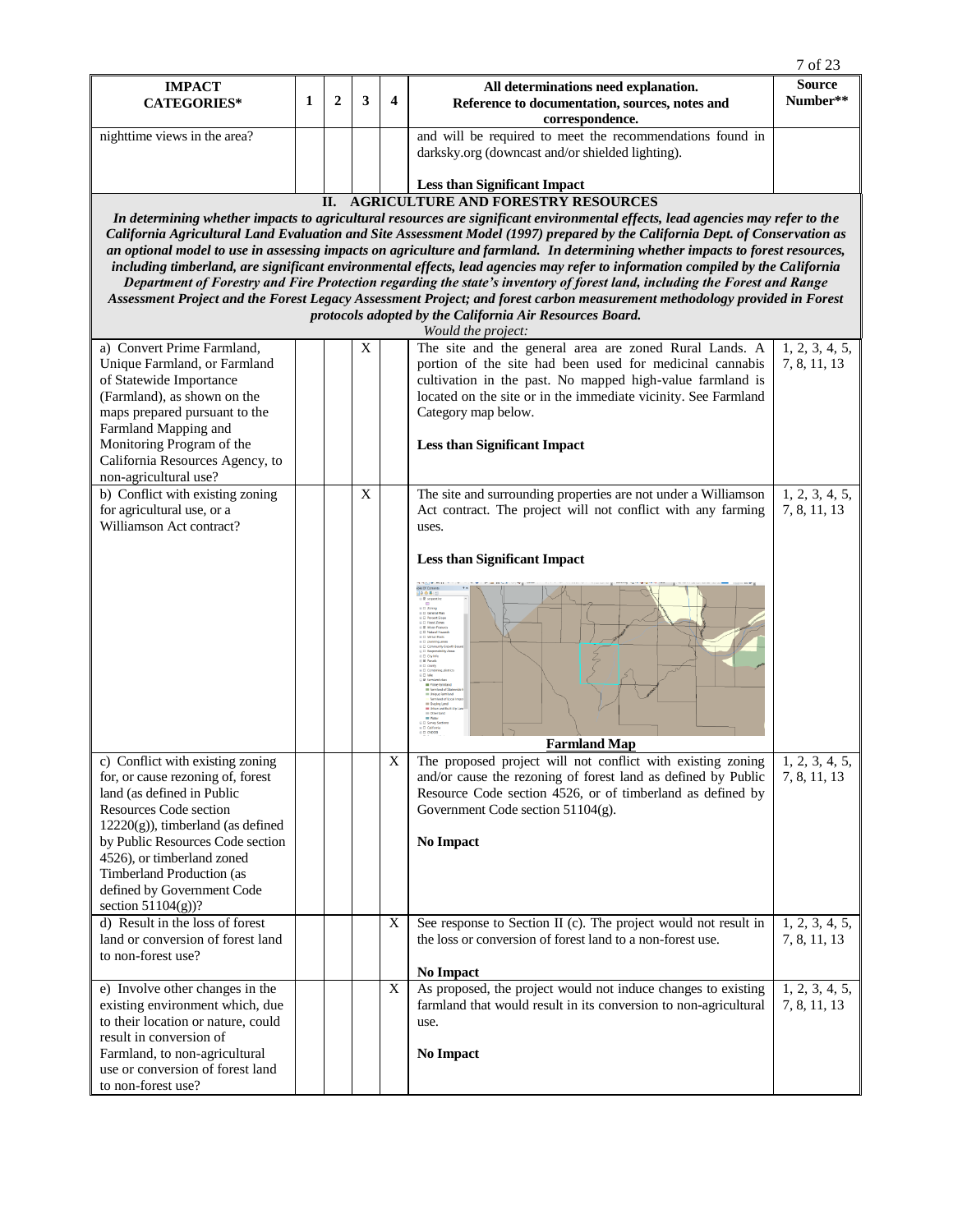|                                     |   |                  |              |                         |                                                                                                                                                                     | 8 of 23                   |
|-------------------------------------|---|------------------|--------------|-------------------------|---------------------------------------------------------------------------------------------------------------------------------------------------------------------|---------------------------|
| <b>IMPACT</b><br><b>CATEGORIES*</b> | 1 | $\boldsymbol{2}$ | $\mathbf{3}$ | $\overline{\mathbf{4}}$ | All determinations need explanation.<br>Reference to documentation, sources, notes and                                                                              | <b>Source</b><br>Number** |
|                                     |   |                  |              |                         | correspondence.                                                                                                                                                     |                           |
|                                     |   |                  |              |                         | <b>AIR QUALITY</b><br>III.<br>Where available, the significance criteria established by the applicable air quality management or air pollution control district may |                           |
|                                     |   |                  |              |                         | be relied upon to make the following determinations.                                                                                                                |                           |
|                                     |   |                  |              |                         | Would the project:                                                                                                                                                  |                           |
| a) Conflict with or obstruct        |   | $\mathbf X$      |              |                         | The project has some potential to result in short- and long-term                                                                                                    | 1, 3, 4, 5,               |
| implementation of the applicable    |   |                  |              |                         | air quality impacts by generating fugitive dust emissions                                                                                                           | 10, 21, 24,               |
| air quality plan?                   |   |                  |              |                         | through ground-disturbing activities, uncovered soil and/or<br>compost piles, and vehicle or truck trips on unpaved roads.                                          | 31, 36                    |
|                                     |   |                  |              |                         | Fugitive dust will be controlled by wetting soils with irrigation                                                                                                   |                           |
|                                     |   |                  |              |                         | water stored in a 2,500 gallon water tank on site, or by delaying                                                                                                   |                           |
|                                     |   |                  |              |                         | ground disturbing activities until site conditions are not windy,<br>and by eliminating soil stockpiles. Construction on the site will                              |                           |
|                                     |   |                  |              |                         | be extremely limited since the cultivation area is already in                                                                                                       |                           |
|                                     |   |                  |              |                         | place, and no buildings requiring permits are permitted on the                                                                                                      |                           |
|                                     |   |                  |              |                         | site due to the access road's slope and width. The staging area                                                                                                     |                           |
|                                     |   |                  |              |                         | will take place on the employee parking portion of the private<br>road which is already disturbed ground and which will not be                                      |                           |
|                                     |   |                  |              |                         | further degraded by being used as a staging area.                                                                                                                   |                           |
|                                     |   |                  |              |                         |                                                                                                                                                                     |                           |
|                                     |   |                  |              |                         | Smoke from the burning of any brush removed during site                                                                                                             |                           |
|                                     |   |                  |              |                         | disturbance can have a substantial effect on air quality. Lake<br>County Air Quality Management District (LCAQMD)                                                   |                           |
|                                     |   |                  |              |                         | recommends that any vegetation removed be chipped and                                                                                                               |                           |
|                                     |   |                  |              |                         | spread on site as ground cover and erosion control as an                                                                                                            |                           |
|                                     |   |                  |              |                         | alternative to vegetative burning.                                                                                                                                  |                           |
|                                     |   |                  |              |                         | Odors generated by the plants, particularly during harvest                                                                                                          |                           |
|                                     |   |                  |              |                         | season, have the potential to result in a significant impact to                                                                                                     |                           |
|                                     |   |                  |              |                         | nearby residents. White Buffalo plans to cultivate mostly                                                                                                           |                           |
|                                     |   |                  |              |                         | 'autoflowering' cannabis plants (cannabis plants that switch<br>from vegetative growth to the flowering stage with age as                                           |                           |
|                                     |   |                  |              |                         | opposed to being photoperiod dependent) and to implement a                                                                                                          |                           |
|                                     |   |                  |              |                         | cyclical planting and harvesting schedule. Cyclical planting                                                                                                        |                           |
|                                     |   |                  |              |                         | and harvesting with autoflowering cannabis plants will be<br>composed of mature flowering plants at any given time,                                                 |                           |
|                                     |   |                  |              |                         | significantly reducing the volume of odors generated by the                                                                                                         |                           |
|                                     |   |                  |              |                         | cultivation area as a whole. No significant odor impacts are                                                                                                        |                           |
|                                     |   |                  |              |                         | anticipated from this proposed cannabis operation.                                                                                                                  |                           |
|                                     |   |                  |              |                         | The applicant will also be required to provide an Odor Control                                                                                                      |                           |
|                                     |   |                  |              |                         | Plan, which will provide either passive means (separation                                                                                                           |                           |
|                                     |   |                  |              |                         | <sub>or</sub><br>active means (Odor<br>Control Plan).<br>distance).                                                                                                 |                           |
|                                     |   |                  |              |                         | Implementation of mitigation measures below would further<br>reduce air quality impacts to less than significant.                                                   |                           |
|                                     |   |                  |              |                         |                                                                                                                                                                     |                           |
|                                     |   |                  |              |                         | Less Than Significant with Mitigation<br><b>Measures</b>                                                                                                            |                           |
|                                     |   |                  |              |                         | incorporated as follows:                                                                                                                                            |                           |
|                                     |   |                  |              |                         | AQ-1: Prior to obtaining the necessary permits and/or                                                                                                               |                           |
|                                     |   |                  |              |                         | approvals for any phase, applicant shall contact the Lake                                                                                                           |                           |
|                                     |   |                  |              |                         | County Air Quality Management District and obtain an<br>Authority to Construct (A/C) Permit for all operations and                                                  |                           |
|                                     |   |                  |              |                         | for any diesel powered equipment and/or other equipment                                                                                                             |                           |
|                                     |   |                  |              |                         | with potential for air emissions.                                                                                                                                   |                           |
|                                     |   |                  |              |                         | AQ-2: All mobile diesel equipment used must be in                                                                                                                   |                           |
|                                     |   |                  |              |                         | compliance with State registration requirements. Portable                                                                                                           |                           |
|                                     |   |                  |              |                         | and stationary diesel powered equipment must meet the                                                                                                               |                           |
|                                     |   |                  |              |                         | requirements of the State Air Toxic Control Measures for<br>CI engines.                                                                                             |                           |
|                                     |   |                  |              |                         |                                                                                                                                                                     |                           |
|                                     |   |                  |              |                         | AQ-3: The applicant shall maintain records of all                                                                                                                   |                           |
|                                     |   |                  |              |                         | hazardous or toxic materials used, including a Material                                                                                                             |                           |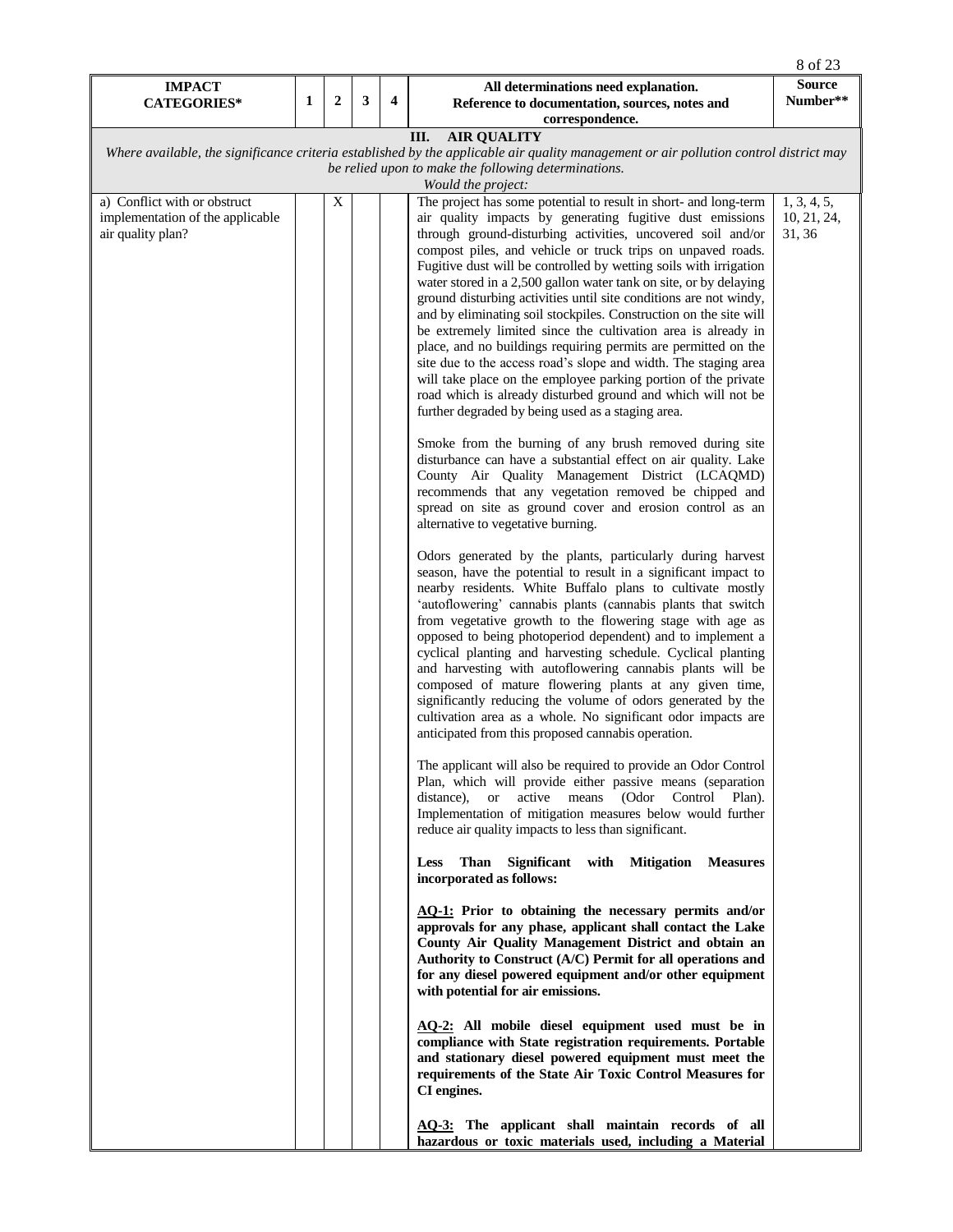|                                                                                                                                                                                                                                                                                                                                             |   |                |                           |                         |                                                                                                                                                                                                                                                                                                                                                                                                                                                                                                                                                                                                                                                 | 9 of 23                                                                          |
|---------------------------------------------------------------------------------------------------------------------------------------------------------------------------------------------------------------------------------------------------------------------------------------------------------------------------------------------|---|----------------|---------------------------|-------------------------|-------------------------------------------------------------------------------------------------------------------------------------------------------------------------------------------------------------------------------------------------------------------------------------------------------------------------------------------------------------------------------------------------------------------------------------------------------------------------------------------------------------------------------------------------------------------------------------------------------------------------------------------------|----------------------------------------------------------------------------------|
| <b>IMPACT</b><br><b>CATEGORIES*</b>                                                                                                                                                                                                                                                                                                         | 1 | $\overline{2}$ | 3                         | $\overline{\mathbf{4}}$ | All determinations need explanation.<br>Reference to documentation, sources, notes and<br>correspondence.                                                                                                                                                                                                                                                                                                                                                                                                                                                                                                                                       | <b>Source</b><br>Number**                                                        |
|                                                                                                                                                                                                                                                                                                                                             |   |                |                           |                         | Safety Data Sheet (MSDS) for all volatile organic<br>compounds utilized, including cleaning materials. Said<br>information shall be made available upon request and/or<br>the ability to provide the Lake County Air Quality<br>Management District such information in order to<br>complete an updated Air Toxic emission Inventory.                                                                                                                                                                                                                                                                                                           |                                                                                  |
|                                                                                                                                                                                                                                                                                                                                             |   |                |                           |                         | AQ-4: All vegetation during site development shall be<br>chipped and spread for ground cover and/or erosion<br>control. The burning of vegetation, construction debris,<br>including waste material is prohibited.                                                                                                                                                                                                                                                                                                                                                                                                                              |                                                                                  |
|                                                                                                                                                                                                                                                                                                                                             |   |                |                           |                         | $\Delta Q$ -5: The applicant shall have the primary access and<br>parking areas surfaced with chip seal, asphalt or an<br>equivalent all weather surfacing to reduce fugitive dust<br>generation.<br>The use of white rock as a road base or<br>surface material for travel routes and/or parking areas is<br>prohibited.                                                                                                                                                                                                                                                                                                                       |                                                                                  |
|                                                                                                                                                                                                                                                                                                                                             |   |                |                           |                         | <b>AQ-6:</b> All areas subject infrequent use of driveways, over<br>flow parking, etc., shall be surfaced with gravel.<br>Applicant shall regularly use and/or maintain graveled<br>area to reduce fugitive dust generations.                                                                                                                                                                                                                                                                                                                                                                                                                   |                                                                                  |
| b) Violate any air quality<br>standard or result in a<br>cumulatively considerable net<br>increase in an existing or<br>projected air quality violation?                                                                                                                                                                                    |   |                | $\boldsymbol{\mathrm{X}}$ |                         | The County of Lake is in attainment of state and federal<br>ambient air quality standards. Burning cannabis waste is<br>prohibited within the commercial cannabis ordinance for Lake<br>County, and use of generators is only allowed during a power<br>outage. On-site construction is likely to occur over a relatively<br>short period of time (estimated to be less than 2 weeks, and<br>minimal construction would be required. It is unlikely that this<br>use would generate enough particulates during and after<br>construction to violate any air quality standards.                                                                  | 1, 3, 4, 5,<br>10, 21, 24,<br>31, 36                                             |
| c) Expose sensitive receptors to<br>substantial pollutant                                                                                                                                                                                                                                                                                   |   | X              |                           |                         | <b>Less than Significant Impact</b><br>The nearest residence is located approximately 1,100 feet to the<br>north, This neighboring house is located downwind of the                                                                                                                                                                                                                                                                                                                                                                                                                                                                             | 1, 3, 4, 5,<br>10, 21, 24,                                                       |
| concentrations?                                                                                                                                                                                                                                                                                                                             |   |                |                           |                         | normal prevailing wind direction in this area; prevailing winds  <br>typically originate from the north / northwest and blow to the<br>south / southeast.                                                                                                                                                                                                                                                                                                                                                                                                                                                                                       | 31, 36                                                                           |
|                                                                                                                                                                                                                                                                                                                                             |   |                |                           |                         | Less than Significant Impact with mitigation measures<br>added                                                                                                                                                                                                                                                                                                                                                                                                                                                                                                                                                                                  |                                                                                  |
| d) Result in substantial emissions<br>(such as odors or dust) adversely<br>affecting a substantial number of<br>people?                                                                                                                                                                                                                     |   | X              |                           |                         | See Section I(a).<br>Less than Significant Impacts with the implementation of<br>mitigation measures AQ-1 through AQ-6                                                                                                                                                                                                                                                                                                                                                                                                                                                                                                                          | 1, 2, 3, 4, 5,<br>10, 21, 24,<br>31, 36                                          |
|                                                                                                                                                                                                                                                                                                                                             |   |                | IV.                       |                         | <b>BIOLOGICAL RESOURCES</b><br>Would the project:                                                                                                                                                                                                                                                                                                                                                                                                                                                                                                                                                                                               |                                                                                  |
| a) Have a substantial adverse<br>effect, either directly or through<br>habitat modifications, on any<br>species identified as a candidate,<br>sensitive, or special status species<br>in local or regional plans,<br>policies, or regulations, or by the<br>California Department of Fish<br>and Game or U.S. Fish and<br>Wildlife Service? |   |                | X                         |                         | The applicant provided a Biological Assessment, prepared by<br>Natural Investigations Co., dated April 17, 2019.<br>The<br>Assessment indicated that the dominant habitat on the parent<br>parcel is Blue Oak Woodland, consisting of open to dense<br>woodlands with grassy to partially open shrubby understories.<br>Major plant composition of the Blue Oak habitat includes Blue<br>Oak, Valley Oak, California Gray Pine, and Black Oak in<br>addition to a shrub understory of Deer Brush, Coyote Brush,<br>Manzanita and Poison Oak. Most of the live growth is located<br>on the southern portion of the property that was bypassed by | 1, 2, 3, 4, 5,<br>11, 12, 13,<br>16, 17, 21,<br>24, 29, 30,<br>31, 32, 33,<br>34 |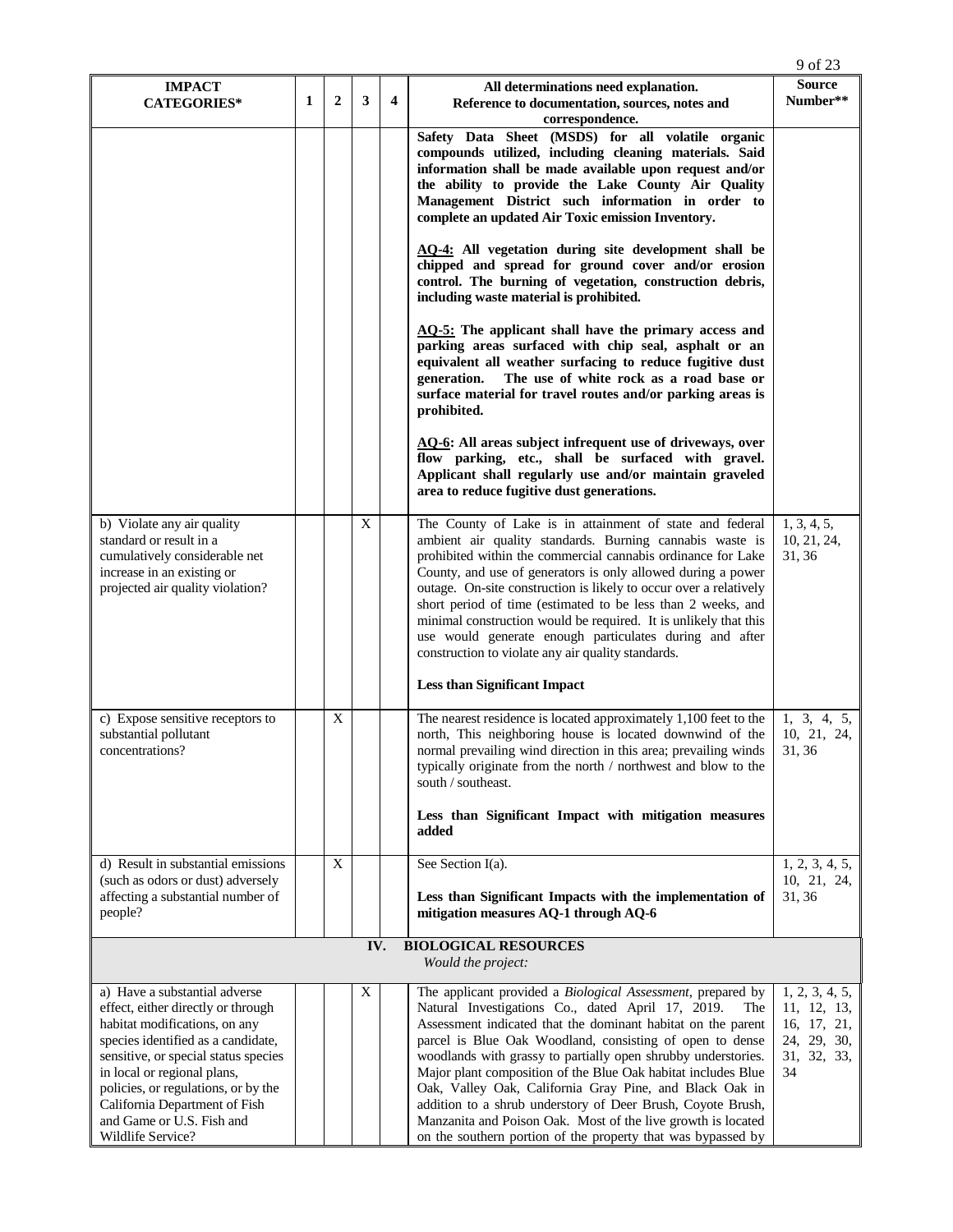|                                                                                                                                                                                                                                                        |   |                |                |                         |                                                                                                                                                                                                                                                                                                                                                                                                                                                                                                                                                                                                                          | 10 of 23                                                                         |
|--------------------------------------------------------------------------------------------------------------------------------------------------------------------------------------------------------------------------------------------------------|---|----------------|----------------|-------------------------|--------------------------------------------------------------------------------------------------------------------------------------------------------------------------------------------------------------------------------------------------------------------------------------------------------------------------------------------------------------------------------------------------------------------------------------------------------------------------------------------------------------------------------------------------------------------------------------------------------------------------|----------------------------------------------------------------------------------|
| <b>IMPACT</b><br><b>CATEGORIES*</b>                                                                                                                                                                                                                    | 1 | $\overline{2}$ | 3              | $\overline{\mathbf{4}}$ | All determinations need explanation.<br>Reference to documentation, sources, notes and<br>correspondence.                                                                                                                                                                                                                                                                                                                                                                                                                                                                                                                | <b>Source</b><br>Number**                                                        |
|                                                                                                                                                                                                                                                        |   |                |                |                         | the Mendo Complex fire. The cultivation site is located on the<br>northern portion of the site, which was devastated by this fire.                                                                                                                                                                                                                                                                                                                                                                                                                                                                                       |                                                                                  |
|                                                                                                                                                                                                                                                        |   |                |                |                         | The Assessment observed that there are no special-status<br>habitats detected in the study area, and that the site had been<br>improved with graveled road and dwelling. Much of the site<br>had been significantly burned through the 2017 Mendo<br>Complex fire, and most of the vegetation was new growth<br>along with dead and/or dying trees. The 10,000 s.f. cultivation<br>area already exists and would not be expanded. There are no<br>mapped sensitive flora or fauna species on the site. The<br>Assessment concluded that no impacts to the Biota would occur<br>with this project.                        |                                                                                  |
|                                                                                                                                                                                                                                                        |   |                |                |                         | <b>Less than Significant Impact</b>                                                                                                                                                                                                                                                                                                                                                                                                                                                                                                                                                                                      |                                                                                  |
| b) Have a substantial adverse<br>effect on any riparian habitat or<br>other sensitive natural community<br>identified in local or regional<br>plans, policies, and regulations or<br>by the California Department of<br>Fish and Game or U.S. Fish and |   |                | $\mathbf X$    |                         | The Biological Assessment submitted indicated that there are<br>no wetlands, riparian habitats or other related resources on<br>this site. This was confirmed by two separate site visits by<br>staff (2017 and 2020).<br><b>Less than Significant Impact</b>                                                                                                                                                                                                                                                                                                                                                            | 1, 2, 3, 4, 5,<br>11, 12, 13,<br>16, 17, 29,<br>30, 31, 32,<br>33, 34            |
| Wildlife Service?                                                                                                                                                                                                                                      |   |                |                |                         |                                                                                                                                                                                                                                                                                                                                                                                                                                                                                                                                                                                                                          |                                                                                  |
| c) Have a substantial adverse<br>effect on state or federally<br>protected wetlands (including, but<br>not limited to, marsh, vernal pool,<br>coastal, etc.) through direct<br>removal, filling, hydrological<br>interruption, or other means?         |   |                | $\mathbf X$    |                         | See Section IV(b).<br><b>Less than Significant Impact</b>                                                                                                                                                                                                                                                                                                                                                                                                                                                                                                                                                                | 1, 2, 3, 4, 5,<br>11, 12, 13,<br>16, 17, 21,<br>24, 29, 30,<br>31, 32, 33,<br>34 |
| d) Interfere substantially with the<br>movement of any native resident<br>or migratory fish or wildlife<br>species or with established native<br>resident or migratory wildlife<br>corridors, or impede the use of                                     |   |                | X              |                         | The Biological Assessment submitted stated that there were no<br>observed native resident or migratory fish or wildlife species<br>within the study area, and did not note that any wildlife<br>corridors were present on the site.<br><b>Less than Significant Impact</b>                                                                                                                                                                                                                                                                                                                                               | 1, 2, 3, 4, 5,<br>11, 12, 13,<br>16, 17, 21,<br>24, 29, 30,<br>31, 32, 33,<br>34 |
| native wildlife nursery sites?<br>e) Conflict with any local<br>policies or ordinances protecting<br>biological resources, such as a<br>tree preservation policy or<br>ordinance?                                                                      |   |                | $\overline{X}$ |                         | Because the site was significantly burned during the 2017<br>Mendo Complex fire, most of the trees remaining are dead or<br>dying. Further, the cannabis cultivation area already exists;<br>the applicant is using the same location that had been<br>approved for medicinal cannabis cultivation in 2017.<br>Regarding specific policies or ordinances protecting<br>biological resources, there are no specific preservation<br>policies that apply to this lot, other than County 'tree<br>replacement' standards for commercial projects, including<br>cannabis cultivation.<br><b>Less than Significant Impact</b> | 1, 2, 3, 4, 5,<br>11, 12, 13,<br>16, 17, 21,<br>24, 29, 30,<br>31, 32, 33,<br>34 |
| f) Conflict with the provisions of                                                                                                                                                                                                                     |   |                |                | X                       | No special conservation plans have been adopted for this site                                                                                                                                                                                                                                                                                                                                                                                                                                                                                                                                                            | 1, 2, 3, 4, 5,                                                                   |
| an adopted Habitat Conservation<br>Plan, Natural Community<br>Conservation Plan, or other<br>approved local, regional, or state<br>habitat conservation plan?                                                                                          |   |                |                |                         | and no impacts are expected.<br><b>No Impact</b>                                                                                                                                                                                                                                                                                                                                                                                                                                                                                                                                                                         | 11, 12, 13,<br>16, 17, 21,<br>24, 29, 30,<br>31, 32, 33,<br>34                   |
|                                                                                                                                                                                                                                                        |   |                |                | V.                      | <b>CULTURAL RESOURCES</b><br>Would the project:                                                                                                                                                                                                                                                                                                                                                                                                                                                                                                                                                                          |                                                                                  |
| a) Cause a substantial adverse<br>change in the significance of a<br>historical resource pursuant to<br>\$15064.5?                                                                                                                                     |   | X              |                |                         | A Cultural Resources Evaluation was conducted for the subject<br>parcel involved with this proposal by Jay Flaherty on<br>September 5, 2019.                                                                                                                                                                                                                                                                                                                                                                                                                                                                             | 1, 3, 4, 5,<br>11, 14, 15                                                        |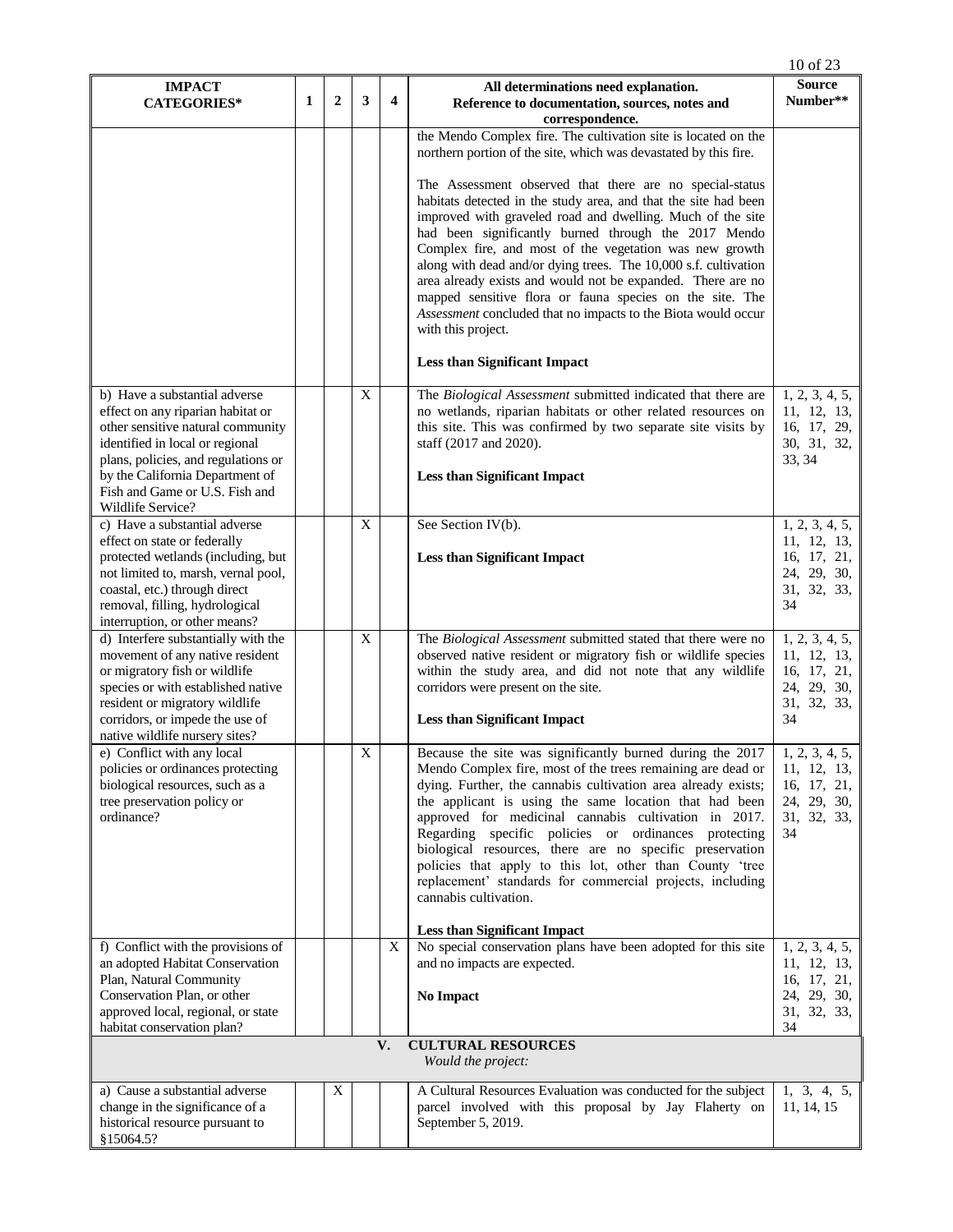|                                                                                                                       |   |              |             |   |                                                                                                                                                                                                                                                                                                                                                                                                                                                                                                                                                                                                                                                                                                                                                                                                                                                                                                                                                                                                                                                                                                                                                                                                                                                                                                                                                                                                                                                                                                                                                                                                                                                                                                                                                                                                 | 11 of 23                  |
|-----------------------------------------------------------------------------------------------------------------------|---|--------------|-------------|---|-------------------------------------------------------------------------------------------------------------------------------------------------------------------------------------------------------------------------------------------------------------------------------------------------------------------------------------------------------------------------------------------------------------------------------------------------------------------------------------------------------------------------------------------------------------------------------------------------------------------------------------------------------------------------------------------------------------------------------------------------------------------------------------------------------------------------------------------------------------------------------------------------------------------------------------------------------------------------------------------------------------------------------------------------------------------------------------------------------------------------------------------------------------------------------------------------------------------------------------------------------------------------------------------------------------------------------------------------------------------------------------------------------------------------------------------------------------------------------------------------------------------------------------------------------------------------------------------------------------------------------------------------------------------------------------------------------------------------------------------------------------------------------------------------|---------------------------|
| <b>IMPACT</b><br><b>CATEGORIES*</b>                                                                                   | 1 | $\mathbf{2}$ | 3           | 4 | All determinations need explanation.<br>Reference to documentation, sources, notes and                                                                                                                                                                                                                                                                                                                                                                                                                                                                                                                                                                                                                                                                                                                                                                                                                                                                                                                                                                                                                                                                                                                                                                                                                                                                                                                                                                                                                                                                                                                                                                                                                                                                                                          | <b>Source</b><br>Number** |
|                                                                                                                       |   |              |             |   | correspondence.<br>The Cultural Resources Evaluation stated:<br>"No cultural<br>resources were discovered within the project boundaries."<br>The Evaluation then states: "It is unlikely that human remains<br>will be discovered during project construction. If, however,<br>human remains of any type are encountered it is<br>recommended that the project sponsor contact a qualified<br>archaeologist to assess the situation. We also suggest that<br>Section 15064.5 of the CEQA Guidelines be reviewed, as it<br>details the legal procedure to follow in case of the accidental<br>discovery of human remains during excavation or<br>construction."<br>The applicant is not moving or removing any soil on the site.<br>Above ground pots using imported soil will be used for the<br>outdoor cannabis plants.<br>In the unlikely event that potentially significant<br>CUL-1: Should any archaeological, paleontological, or<br>cultural materials be discovered during site development,<br>all activity shall be halted in the vicinity of the find $(s)$ , the<br>applicant shall notify the local overseeing Tribe, and a<br>qualified archaeologist to evaluate the find(s) and<br>recommend mitigation procedures, if necessary, subject<br>to the approval of the Community Development Director.<br>Should any human remains be encountered, the applicant<br>shall notify the Sheriff's Department, the local overseeing<br>Tribe, and a qualified archaeologist for proper<br>internment and Tribal rituals per Public Resources Code<br>Section 5097.98 and Health and Safety Code 7050.5.<br>CUL-2: All employees shall be trained in recognizing<br>potentially significant artifacts that may be discovered<br>during ground disturbance. If any artifacts or remains |                           |
|                                                                                                                       |   |              |             |   | are found, the local overseeing Tribe shall immediately be<br>notified; a licensed archaeologist shall be notified, and the<br>Lake County Community Development Director shall be<br>notified of such finds.                                                                                                                                                                                                                                                                                                                                                                                                                                                                                                                                                                                                                                                                                                                                                                                                                                                                                                                                                                                                                                                                                                                                                                                                                                                                                                                                                                                                                                                                                                                                                                                   |                           |
| b) Cause a substantial adverse<br>change in the significance of an<br>archeological resource pursuant<br>to §15064.5? |   |              | $\mathbf X$ |   | <b>Less than Significant Impact</b><br>Please see response to Section $V(a)$ . The applicant is proposing<br>minimal site disturbance. Lake County establishes Cultural<br>conditions of approval that require the local overseeing tribe be<br>notified if any artifacts or other potentially significant finds are<br>discovered during site disturbance, and the County requires<br>training for all employees to be able to recognize potentially<br>significant artifacts or remains are discovered during site<br>disturbance. Given the findings in the Archeological Study<br>conducted, it appears unlikely that this site contains sensitive<br>artifacts or Tribal use. Also, an AB 52 notice was submitted for<br>this site to 11 local tribes; no request for consultation resulted,<br>however the Habematolel Pomo tribe indicated that they would<br>provide comments, although no comments have been received.<br><b>Less than Significant Impact</b>                                                                                                                                                                                                                                                                                                                                                                                                                                                                                                                                                                                                                                                                                                                                                                                                                          | 1, 3, 4, 5,<br>11, 14, 15 |
|                                                                                                                       |   |              |             |   |                                                                                                                                                                                                                                                                                                                                                                                                                                                                                                                                                                                                                                                                                                                                                                                                                                                                                                                                                                                                                                                                                                                                                                                                                                                                                                                                                                                                                                                                                                                                                                                                                                                                                                                                                                                                 |                           |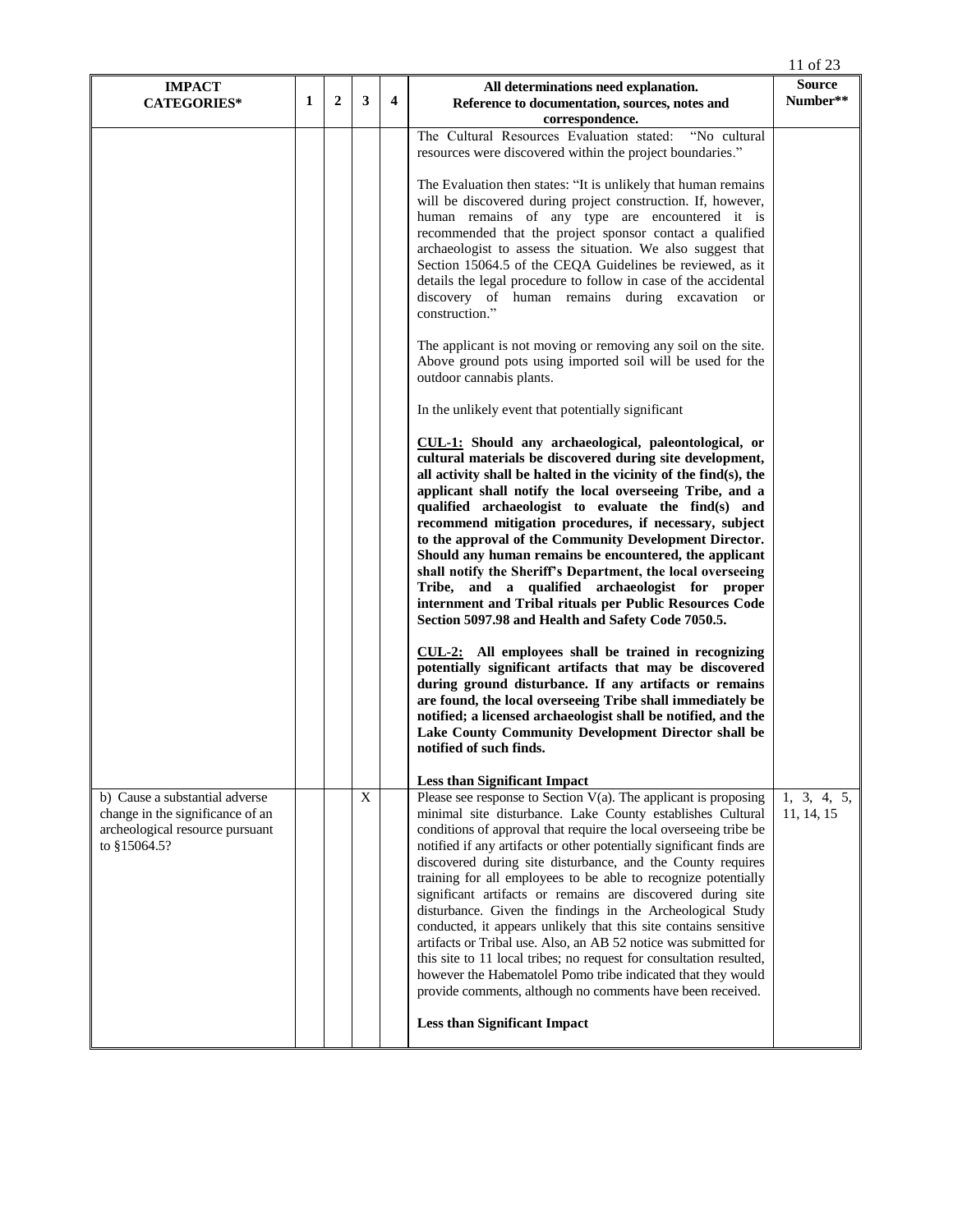|                                                                                                                                                                                                                                                                                                                                                                                                                                                                                                                                                                                                                                                                       |   |                |   |                         |                                                                                                                                                                                                                                                                                                                                                                                                                                                                                                                                                              | 12 of 23                                                         |  |  |  |  |  |  |
|-----------------------------------------------------------------------------------------------------------------------------------------------------------------------------------------------------------------------------------------------------------------------------------------------------------------------------------------------------------------------------------------------------------------------------------------------------------------------------------------------------------------------------------------------------------------------------------------------------------------------------------------------------------------------|---|----------------|---|-------------------------|--------------------------------------------------------------------------------------------------------------------------------------------------------------------------------------------------------------------------------------------------------------------------------------------------------------------------------------------------------------------------------------------------------------------------------------------------------------------------------------------------------------------------------------------------------------|------------------------------------------------------------------|--|--|--|--|--|--|
| <b>IMPACT</b><br><b>CATEGORIES*</b>                                                                                                                                                                                                                                                                                                                                                                                                                                                                                                                                                                                                                                   | 1 | $\overline{2}$ | 3 | $\overline{\mathbf{4}}$ | All determinations need explanation.<br>Reference to documentation, sources, notes and<br>correspondence.                                                                                                                                                                                                                                                                                                                                                                                                                                                    | <b>Source</b><br>Number**                                        |  |  |  |  |  |  |
| c) Disturb any human remains,<br>including those interred outside<br>of formal cemeteries?                                                                                                                                                                                                                                                                                                                                                                                                                                                                                                                                                                            |   | X              |   |                         | Please see response to Section V(a). The Cultural Study stated<br>that it was unlikely that any significant findings, including<br>human remains, appear likely on this site. The amount of new<br>site disturbance that would occur is minimal.                                                                                                                                                                                                                                                                                                             | 1, 3, 4, 5,<br>11, 14, 15                                        |  |  |  |  |  |  |
|                                                                                                                                                                                                                                                                                                                                                                                                                                                                                                                                                                                                                                                                       |   |                |   |                         | <b>Less than Significant Impact</b>                                                                                                                                                                                                                                                                                                                                                                                                                                                                                                                          |                                                                  |  |  |  |  |  |  |
| <b>ENERGY</b><br>VI.<br>Would the project:                                                                                                                                                                                                                                                                                                                                                                                                                                                                                                                                                                                                                            |   |                |   |                         |                                                                                                                                                                                                                                                                                                                                                                                                                                                                                                                                                              |                                                                  |  |  |  |  |  |  |
| a) Result in a potentially<br>significant environmental impact<br>due to wasteful, inefficient, or<br>unnecessary consumption of<br>energy, or wasteful use of energy<br>resources, during project<br>construction or operation?                                                                                                                                                                                                                                                                                                                                                                                                                                      |   |                | X |                         | The applicant states that she will use an on-grid power<br>system as the primary energy source. The outdoor cultivation<br>areas will have minimal need for power. The likely power<br>sources include the security system, the well pump, low-<br>wattage lighting used for security lighting, which is required<br>to be downcast and shielded; this is a standard condition of<br>approval required for all commercial cannabis cultivation<br>operations in Lake County.<br><b>Less than Significant Impact</b>                                          | 1, 3, 4, 5, 11,<br>14, 15                                        |  |  |  |  |  |  |
| b) Conflict with or obstruct a<br>state or local plan for renewable<br>energy or energy efficiency?                                                                                                                                                                                                                                                                                                                                                                                                                                                                                                                                                                   |   |                | X |                         | There are no mandatory energy reductions for cultivation<br>activities within Article 27 of the Lake County Zoning<br>Ordinance unless the applicant proposes 'indoor cultivation'<br>(not proposed with this application).<br><b>Less than Significant Impact</b>                                                                                                                                                                                                                                                                                           | 1, 3, 4, 5, 11,<br>14.15                                         |  |  |  |  |  |  |
|                                                                                                                                                                                                                                                                                                                                                                                                                                                                                                                                                                                                                                                                       |   |                |   | VII.                    | <b>GEOLOGY AND SOILS</b><br>Would the project:                                                                                                                                                                                                                                                                                                                                                                                                                                                                                                               |                                                                  |  |  |  |  |  |  |
| a) Directly or indirectly cause<br>potential substantial adverse<br>effects, including the risk of loss,<br>injury, or death involving:<br>i) Rupture<br>of<br>a<br>known<br>earthquake<br>fault,<br>as<br>delineated on the most recent<br>Alquist- Priolo Earthquake<br>Fault Zoning Map issued by<br>the State Geologist for the<br>area or based on other<br>substantial evidence of a<br>fault?<br>Refer<br>known<br>to<br>of Mines<br>Division<br>and<br>Geology Special Publication<br>42.<br>Strong seismic ground<br>$\overline{11}$ )<br>shaking?<br>Seismic-related ground<br>$\overline{111}$ )<br>failure, including<br>liquefaction?<br>iv) Landslides? |   |                | X |                         | <b>Earthquake Faults</b><br>There are no mapped earthquake faults on or adjacent to the<br>subject site.<br>Seismic Ground Shaking and Seismic-Related Ground Failure,<br>including liquefaction.<br>The mapping of the site's soil indicates that the soil is stable<br>and not prone to liquefaction.<br>Landslides<br>According to the Landslide Hazard Identification Map<br>prepared by the California Department of Conservation,<br>Division of Mines and Geology, the area is considered<br>generally stable.<br><b>Less Than Significant Impact</b> | 1, 3, 4, 5, 6,<br>7, 10, 17,<br>18, 19, 21,<br>24, 25            |  |  |  |  |  |  |
| b) Result in substantial soil<br>erosion or the loss of topsoil?                                                                                                                                                                                                                                                                                                                                                                                                                                                                                                                                                                                                      |   |                | X |                         | Virtually no grading and/or earth movement will result with<br>this project; the cultivation site will occur on land that has been<br>prepared in 2017 for medicinal cannabis cultivation purposes.<br>The applicant will need to import soil for the pots. However,<br>this will not have any effect on the potential for erosion or the<br>loss of topsoil. In addition, Best Management Practices (BMPs)                                                                                                                                                  | 1, 3, 4, 5, 6,<br>7, 10, 16,<br>17, 18, 19,<br>21, 24, 25,<br>30 |  |  |  |  |  |  |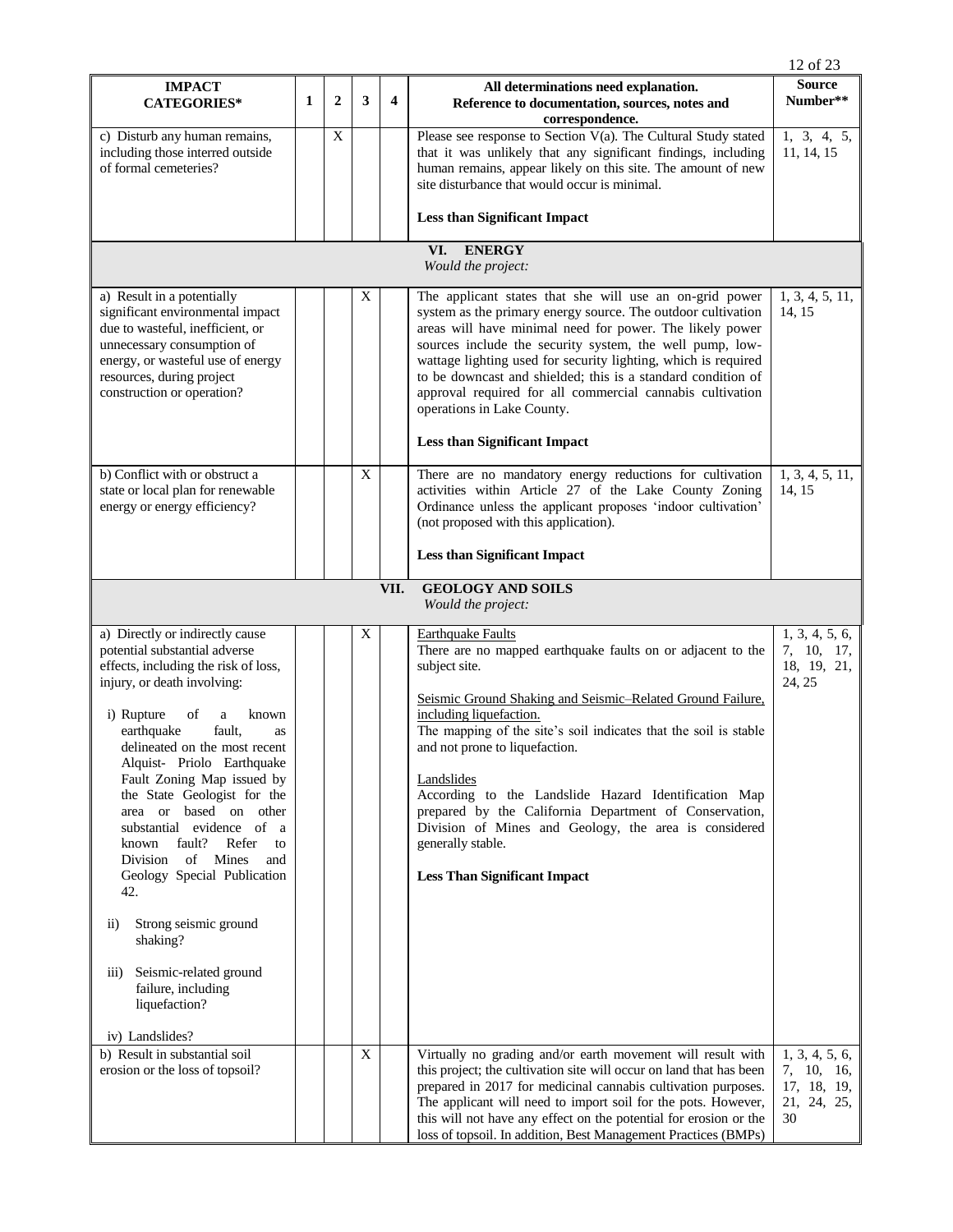| 1 | $\overline{2}$ | 3 |                                                    | All determinations need explanation.                                                                                                                                                                                                                                                                                                                                                                                                                                                                                                              | <b>Source</b>                                                                                                                                                                                                                                                                                                            |
|---|----------------|---|----------------------------------------------------|---------------------------------------------------------------------------------------------------------------------------------------------------------------------------------------------------------------------------------------------------------------------------------------------------------------------------------------------------------------------------------------------------------------------------------------------------------------------------------------------------------------------------------------------------|--------------------------------------------------------------------------------------------------------------------------------------------------------------------------------------------------------------------------------------------------------------------------------------------------------------------------|
|   |                |   | $\boldsymbol{4}$                                   | Reference to documentation, sources, notes and<br>correspondence.                                                                                                                                                                                                                                                                                                                                                                                                                                                                                 | Number**                                                                                                                                                                                                                                                                                                                 |
|   |                |   |                                                    | will be implemented to reduce erosion. BMPs typically include<br>scheduling of activities, erosion and sediment control,<br>operation and maintenance procedures and other measures in<br>accordance with Chapters 29 and 30 of the Lake County Code.                                                                                                                                                                                                                                                                                             |                                                                                                                                                                                                                                                                                                                          |
|   |                |   |                                                    | <b>Less than Significant Impact</b>                                                                                                                                                                                                                                                                                                                                                                                                                                                                                                               |                                                                                                                                                                                                                                                                                                                          |
|   |                |   |                                                    | moderate. The applicant will use existing cultivation areas and<br>above-ground pots. The soil on the site is mapped as 'stable' on<br>the County GIS data base. Additionally, minimal construction<br>will occur for the proposed infrastructure.<br><b>Less Than Significant Impact</b>                                                                                                                                                                                                                                                         | 1, 3, 4, 5, 6,<br>7, 10, 16,<br>17, 18, 19,<br>21, 24, 25,<br>30                                                                                                                                                                                                                                                         |
|   |                | X |                                                    | The mapped soil on the site has minimal shrink-swell potential,<br>and no new structures other than two 200 s.f. sheds which will<br>be used for storage of pesticides and fertilizers will be<br>constructed. Therefore, there is no significant risk to life or<br>property based on the type of development proposed.                                                                                                                                                                                                                          | 1, 3, 4, 5, 6,<br>7, 10, 16,<br>17, 18, 19,<br>21, 24, 25,<br>30                                                                                                                                                                                                                                                         |
|   |                |   |                                                    | <b>Less Than Significant Impact</b>                                                                                                                                                                                                                                                                                                                                                                                                                                                                                                               |                                                                                                                                                                                                                                                                                                                          |
|   |                |   |                                                    | site will be served by portable toilets. The 40 acre site is large<br>enough to support the existing in-ground septic system.<br><b>Less than Significant Impact</b>                                                                                                                                                                                                                                                                                                                                                                              | 1, 3, 4, 5, 6,<br>7, 10, 16,<br>17, 18, 19,<br>21, 24, 25,<br>29, 30                                                                                                                                                                                                                                                     |
|   |                |   |                                                    |                                                                                                                                                                                                                                                                                                                                                                                                                                                                                                                                                   |                                                                                                                                                                                                                                                                                                                          |
|   |                |   |                                                    | features is not anticipated given the minimal ground<br>disturbance needed-with this project due to the prior medicinal<br>cannabis cultivation that had occurred.<br><b>Less than Significant Impact</b>                                                                                                                                                                                                                                                                                                                                         | 1, 3, 4, 5,<br>11, 14, 15                                                                                                                                                                                                                                                                                                |
|   |                |   |                                                    |                                                                                                                                                                                                                                                                                                                                                                                                                                                                                                                                                   |                                                                                                                                                                                                                                                                                                                          |
|   |                |   |                                                    | Would the project:                                                                                                                                                                                                                                                                                                                                                                                                                                                                                                                                |                                                                                                                                                                                                                                                                                                                          |
|   |                | X |                                                    | activities (vehicles) and from post-construction activities<br>(vehicles and burning primarily). Burning plant material is<br>prohibited in Lake County, and projected trips generated will<br>be between 4 and 8 per day during and after construction. An<br>average single family dwelling generates 9.55 average daily<br>trips according to the International Transportation of<br>Engineer's manual; this cultivation proposal will generate less<br>daily trips than a typical dwelling both during and after<br>construction takes place. | 21, 24, 29,<br>30, 31, 32,<br>34, 36                                                                                                                                                                                                                                                                                     |
|   |                |   |                                                    | <b>Less than Significant Impact</b>                                                                                                                                                                                                                                                                                                                                                                                                                                                                                                               |                                                                                                                                                                                                                                                                                                                          |
|   |                | X |                                                    | The project will not conflict with any adopted plans or policies<br>for the reduction of greenhouse gas emissions. Construction-<br>related greenhouse gas emissions will be almost non-existent<br>since the site has already been prepared for cultivation. The<br>owners live on the site in a new manufactured house; vehicle<br>trips will be very minimal.<br><b>Less than Significant Impact</b>                                                                                                                                           | 1, 3, 4, 5,<br>21, 24, 29,<br>30, 31, 32,<br>34, 36                                                                                                                                                                                                                                                                      |
|   |                |   | $\mathbf X$<br>$\mathbf X$<br>$\mathbf X$<br>VIII. |                                                                                                                                                                                                                                                                                                                                                                                                                                                                                                                                                   | The shrink-swell potential for the project soil type is low to<br>No septic tanks are proposed as part of this project. The project<br>Disturbance of paleontological resources or unique geologic<br><b>GREENHOUSE GAS EMISSIONS</b><br>In general, greenhouse gas emissions come from construction $\vert$ 1, 3, 4, 5, |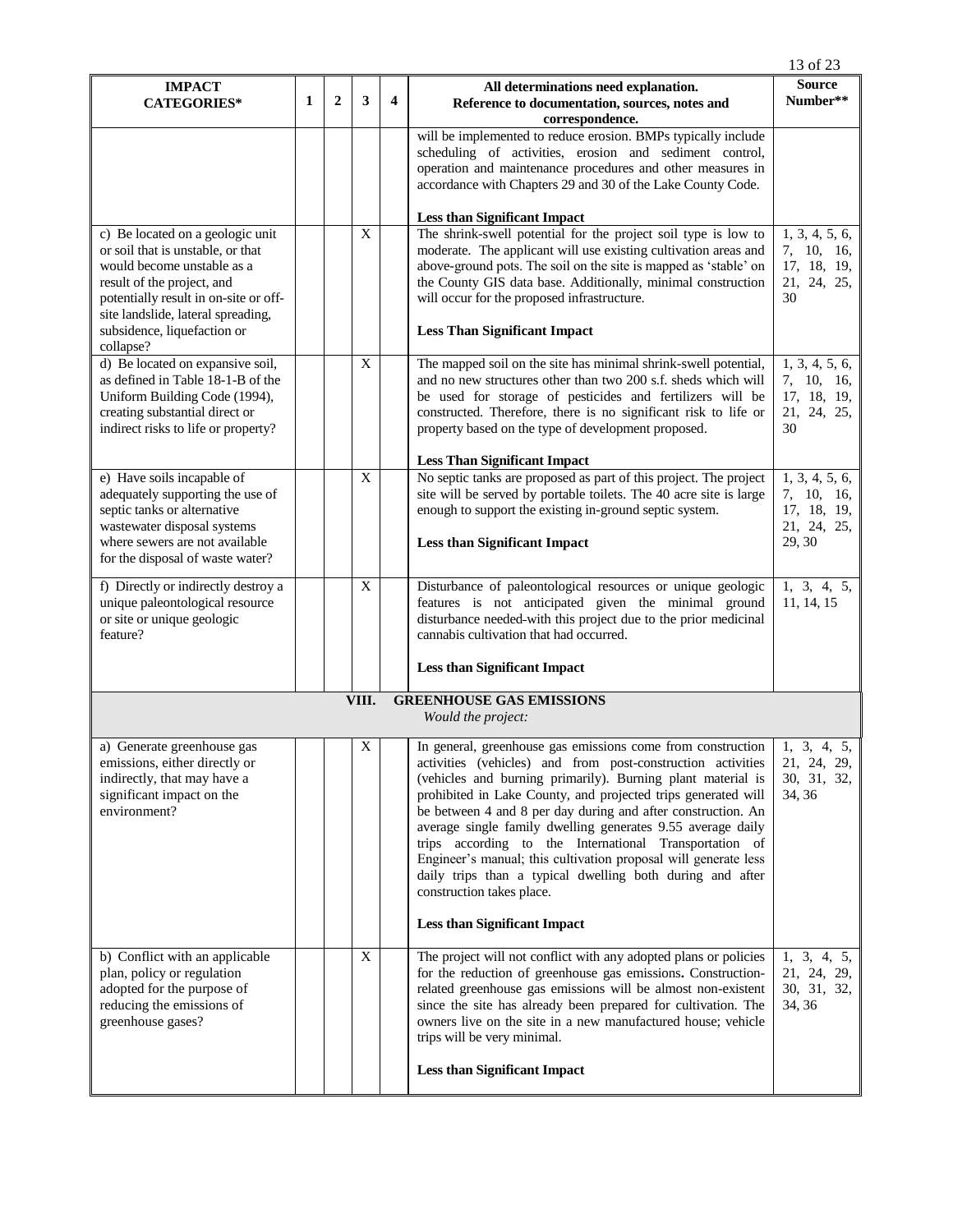|                                                                                                                                                                                                                                                                                                             |   |                |             |                         |                                                                                                                                                                                                                                                                                                                                                                                                                                                                                                                                                                                                                                                                                                                                                                                          | 14 of 23                                                                          |  |  |  |  |  |
|-------------------------------------------------------------------------------------------------------------------------------------------------------------------------------------------------------------------------------------------------------------------------------------------------------------|---|----------------|-------------|-------------------------|------------------------------------------------------------------------------------------------------------------------------------------------------------------------------------------------------------------------------------------------------------------------------------------------------------------------------------------------------------------------------------------------------------------------------------------------------------------------------------------------------------------------------------------------------------------------------------------------------------------------------------------------------------------------------------------------------------------------------------------------------------------------------------------|-----------------------------------------------------------------------------------|--|--|--|--|--|
| <b>IMPACT</b><br><b>CATEGORIES*</b>                                                                                                                                                                                                                                                                         | 1 | $\overline{2}$ | 3           | $\overline{\mathbf{4}}$ | All determinations need explanation.<br>Reference to documentation, sources, notes and                                                                                                                                                                                                                                                                                                                                                                                                                                                                                                                                                                                                                                                                                                   | <b>Source</b><br>Number**                                                         |  |  |  |  |  |
|                                                                                                                                                                                                                                                                                                             |   | IX.            |             |                         | correspondence.<br>HAZARDS AND HAZARDOUS MATERIALS                                                                                                                                                                                                                                                                                                                                                                                                                                                                                                                                                                                                                                                                                                                                       |                                                                                   |  |  |  |  |  |
| Would the project:                                                                                                                                                                                                                                                                                          |   |                |             |                         |                                                                                                                                                                                                                                                                                                                                                                                                                                                                                                                                                                                                                                                                                                                                                                                          |                                                                                   |  |  |  |  |  |
| a) Create a significant hazard to<br>the public or the environment<br>through the routine transport, use,<br>or disposal of hazardous<br>materials?                                                                                                                                                         |   |                | X           |                         | The project will use organic pest control and fertilizers. This<br>will significantly limit potential environmental hazards that<br>would otherwise result. Cannabis waste is required to be<br>chipped and disbursed on site; burning cannabis waste is<br>prohibited in Lake County. All pesticides and fertilizers are<br>required to be stored in a locked and secure facility as are<br>being proposed by the applicant. Likewise, combustible fuels<br>are to be stored in a locked shed.<br>It is unlikely that any hazardous chemicals will be transported<br>to or from the site; commercial toxin levels are closely<br>monitored by the state, and the use of toxic chemicals on the<br>plants will jeopardize the viability of the quality of the<br>cannabis that is grown. | 1, 3, 4, 5,<br>10, 13, 17,<br>21, 24, 25,<br>29, 30, 31,<br>32, 33, 34,<br>36     |  |  |  |  |  |
|                                                                                                                                                                                                                                                                                                             |   |                |             |                         | <b>Less than Significant Impact</b>                                                                                                                                                                                                                                                                                                                                                                                                                                                                                                                                                                                                                                                                                                                                                      |                                                                                   |  |  |  |  |  |
| b) Create a significant hazard to<br>the public or the environment<br>through reasonable foreseeable<br>upset and accident conditions<br>involving the release of<br>hazardous materials into the<br>environment?                                                                                           |   |                | $\mathbf X$ |                         | The pesticides and fertilizers proposed are mostly organic, and<br>will be stored in a secure building. The site preparation will<br>require some light construction equipment; all equipment<br>staging shall occur on previously disturbed areas on the site.<br>The project shall comply with Section 41.7 of the Lake County<br>Zoning Ordinance that specifies that all uses involving the use<br>or storage of combustible, explosive, caustic or otherwise<br>hazardous materials shall comply with all applicable local, state<br>and federal safety standards and shall be provided with<br>adequate safety devices against the hazard of fire and<br>explosion, and adequate firefighting and fire suppression<br>equipment.<br><b>Less than Significant Impact</b>            | 1, 3, 4, 5,<br>10, 13, 17,<br>20, 21, 24,<br>25, 29, 30,<br>31, 32, 33,<br>34, 36 |  |  |  |  |  |
| c) Emit hazardous emissions or<br>handle hazardous or acutely<br>hazardous materials, substances.<br>or waste within one-quarter mile<br>of an existing or proposed<br>school?                                                                                                                              |   |                |             | X                       | The proposed project is not located within one-quarter mile of<br>an existing or proposed school.<br>No Impact                                                                                                                                                                                                                                                                                                                                                                                                                                                                                                                                                                                                                                                                           | 1, 3, 4, 5,<br>10, 13, 17,<br>21, 24, 25,<br>29, 30, 31,<br>32, 33, 34,<br>36     |  |  |  |  |  |
| d) Be located on a site which is<br>included on a list of hazardous<br>materials sites compiled pursuant<br>to Government Code Section<br>65962.5 and, as a result, would it<br>create a significant hazard to the<br>public or the environment?                                                            |   |                |             | X                       | The project site is not listed as a site containing hazardous<br>materials in the databases maintained by the Environmental<br>Protection Agency (EPA), California Department of Toxic<br>Substance, and Control State Resources Water Control Board.<br>No Impact                                                                                                                                                                                                                                                                                                                                                                                                                                                                                                                       | 1, 3, 4, 5,<br>10, 13, 17,<br>21, 24, 25,<br>29, 30, 31,<br>32, 33, 34,<br>36     |  |  |  |  |  |
| e) For a project located within an<br>airport land use plan or, where<br>such a plan has not been adopted,<br>within two miles of a public<br>airport or public use airport,<br>would the project result in a<br>safety hazard or excessive noise<br>for people residing or working in<br>the project area? |   |                |             | $\mathbf X$             | The project is not located within two (2) miles of an airport<br>and/or within an Airport Land Use Plan.<br><b>No Impact</b>                                                                                                                                                                                                                                                                                                                                                                                                                                                                                                                                                                                                                                                             | 1, 3, 4, 5,<br>20, 22                                                             |  |  |  |  |  |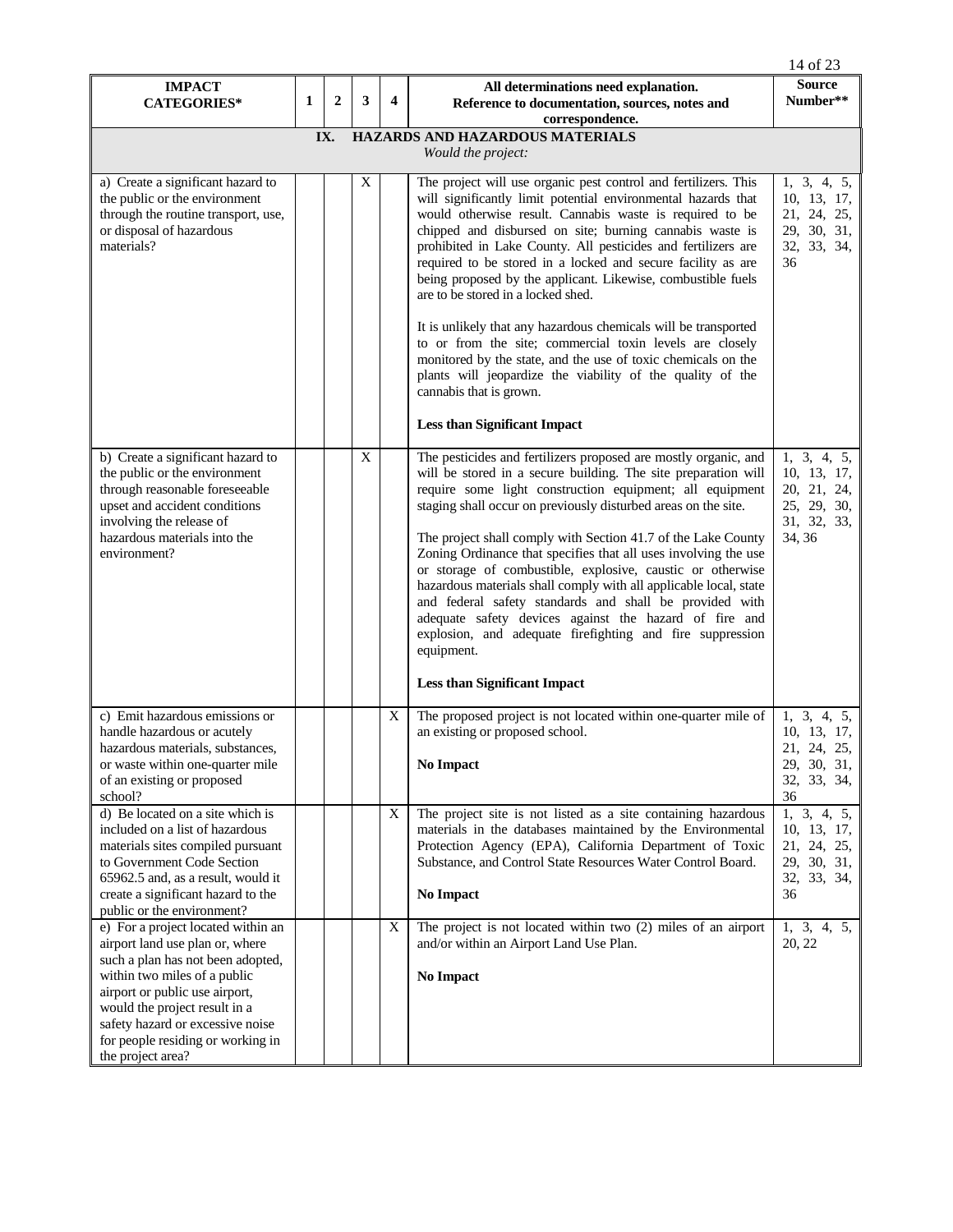|                                                                                                                                                                                                                                          |              |                |             |                         |                                                                                                                                                                                                                                                                                                                                                                                                                                                                                                                           | 15 of 23                                                       |
|------------------------------------------------------------------------------------------------------------------------------------------------------------------------------------------------------------------------------------------|--------------|----------------|-------------|-------------------------|---------------------------------------------------------------------------------------------------------------------------------------------------------------------------------------------------------------------------------------------------------------------------------------------------------------------------------------------------------------------------------------------------------------------------------------------------------------------------------------------------------------------------|----------------------------------------------------------------|
| <b>IMPACT</b><br><b>CATEGORIES*</b>                                                                                                                                                                                                      | $\mathbf{1}$ | $\overline{2}$ | 3           | $\overline{\mathbf{4}}$ | All determinations need explanation.<br>Reference to documentation, sources, notes and<br>correspondence.                                                                                                                                                                                                                                                                                                                                                                                                                 | <b>Source</b><br>Number**                                      |
| f) Impair implementation of or<br>physically interfere with an<br>adopted emergency response plan<br>or emergency evacuation plan?                                                                                                       |              |                | X           |                         | The project would not impair or interfere with an adopted<br>emergency response or evacuation plan. The access road<br>leading to the site is steep and narrow, and the Lake County<br>Fire Marshal has indicated that the project is considered 'ag<br>exempt' from meeting any County or State road standards.                                                                                                                                                                                                          | 1, 3, 4, 5,<br>20, 22, 35,<br>37                               |
|                                                                                                                                                                                                                                          |              |                |             |                         | <b>Less Than Significant Impact</b>                                                                                                                                                                                                                                                                                                                                                                                                                                                                                       |                                                                |
| g) Expose people or structures,<br>either directly or indirectly, to a<br>significant risk of loss, injury or<br>death involving wildland fires?                                                                                         |              |                | $\mathbf X$ |                         | The site is mapped as High Fire Risk and burned in the 2017<br>Mendocino Complex fire. The project will not further heighten<br>fire risks on the site, and will actually provide a small fire break<br>where the cultivation activity will occur. The applicant will<br>adhere to all Federal, State and local fire requirements/<br>regulations for setbacks and defensible space; these setbacks<br>are applied at the time of building permit review.                                                                 | 1, 3, 4, 5,<br>20, 35, 37                                      |
|                                                                                                                                                                                                                                          |              |                |             |                         | <b>Less than Significant Impact</b>                                                                                                                                                                                                                                                                                                                                                                                                                                                                                       |                                                                |
|                                                                                                                                                                                                                                          |              | X.             |             |                         | HYDROLOGY AND WATER QUALITY<br>Would the project:                                                                                                                                                                                                                                                                                                                                                                                                                                                                         |                                                                |
|                                                                                                                                                                                                                                          |              |                |             |                         |                                                                                                                                                                                                                                                                                                                                                                                                                                                                                                                           |                                                                |
| a) Violate any water quality<br>standards or waste discharge<br>requirements or otherwise<br>substantially degrade surface or<br>ground water quality?                                                                                   |              |                | X           |                         | The project parcel is currently served by an existing onsite<br>well. The applicant is proposing portable toilets, which will<br>require pumping occasionally. As previously stated, all<br>pesticides and fertilizers will be kept in a locked shed on site.                                                                                                                                                                                                                                                             | 1, 3, 4, 5,<br>13, 21, 23,<br>24, 25, 29,<br>31, 32, 33,<br>34 |
|                                                                                                                                                                                                                                          |              |                |             |                         | The project will employ BMPs related to erosion and water<br>quality to reduce impacts related to storm water and water<br>quality and adhere to all Federal, State and Local regulations<br>regarding wastewater treatment and water usage requirements.                                                                                                                                                                                                                                                                 |                                                                |
|                                                                                                                                                                                                                                          |              |                |             |                         | <b>Less Than Significant Impact</b>                                                                                                                                                                                                                                                                                                                                                                                                                                                                                       |                                                                |
| b) Substantially decrease<br>groundwater supplies or interfere<br>substantially with groundwater<br>recharge such that the project<br>may impede sustainable<br>groundwater management of the<br>basin?                                  |              |                | $\mathbf X$ |                         | The cultivation site was previously disturbed by a legal<br>medicinal marijuana cultivation that occurred during 2017 and<br>2018 under former Article 72 of the Lake County Zoning<br>Ordinance (since removed). The project would not alter a<br>stream or river, nor would it substantially increase the amount<br>of runoff that would result in flooding. There are no above-<br>ground water sources on the subject site or near the cultivation<br>area.                                                           | 1, 3, 4, 5,<br>13, 21, 23,<br>24, 25, 29,<br>31, 32, 33,<br>34 |
|                                                                                                                                                                                                                                          |              |                |             |                         | <b>Less than Significant Impact</b>                                                                                                                                                                                                                                                                                                                                                                                                                                                                                       |                                                                |
| c) Substantially alter the existing<br>drainage pattern of the site or<br>area, including through the<br>alteration of the course of a<br>stream or river or through the<br>addition of impervious surfaces,<br>in a manner which would: |              |                | $\mathbf X$ |                         | The application materials submitted shows that the total<br>cultivation area is about 10,000 acres in size. The outdoor<br>cultivation area will remain permeable, since above-ground<br>pots can act as water absorption, since water can pass through<br>the above-ground pots and be absorbed into the soil. The<br>amount of new non-permeable surface will be minimal (two<br>sheds that are under 200 square feet in total area). It is unlikely<br>that any additional runoff that will occur will be significant. | 1, 3, 4, 5,<br>13, 21, 23,<br>24, 25, 29,<br>31, 32, 33,<br>34 |
| Result in substantial<br>$\ddot{1}$<br>erosion or siltation on- or<br>off-site;<br>ii) Substantially increase the<br>rate or amount of surface<br>runoff in a manner which<br>would result in flooding<br>on- or off-site;               |              |                |             |                         | <b>Less than Significant Impact</b>                                                                                                                                                                                                                                                                                                                                                                                                                                                                                       |                                                                |
| iii) Create or contribute to<br>runoff water which would                                                                                                                                                                                 |              |                |             |                         |                                                                                                                                                                                                                                                                                                                                                                                                                                                                                                                           |                                                                |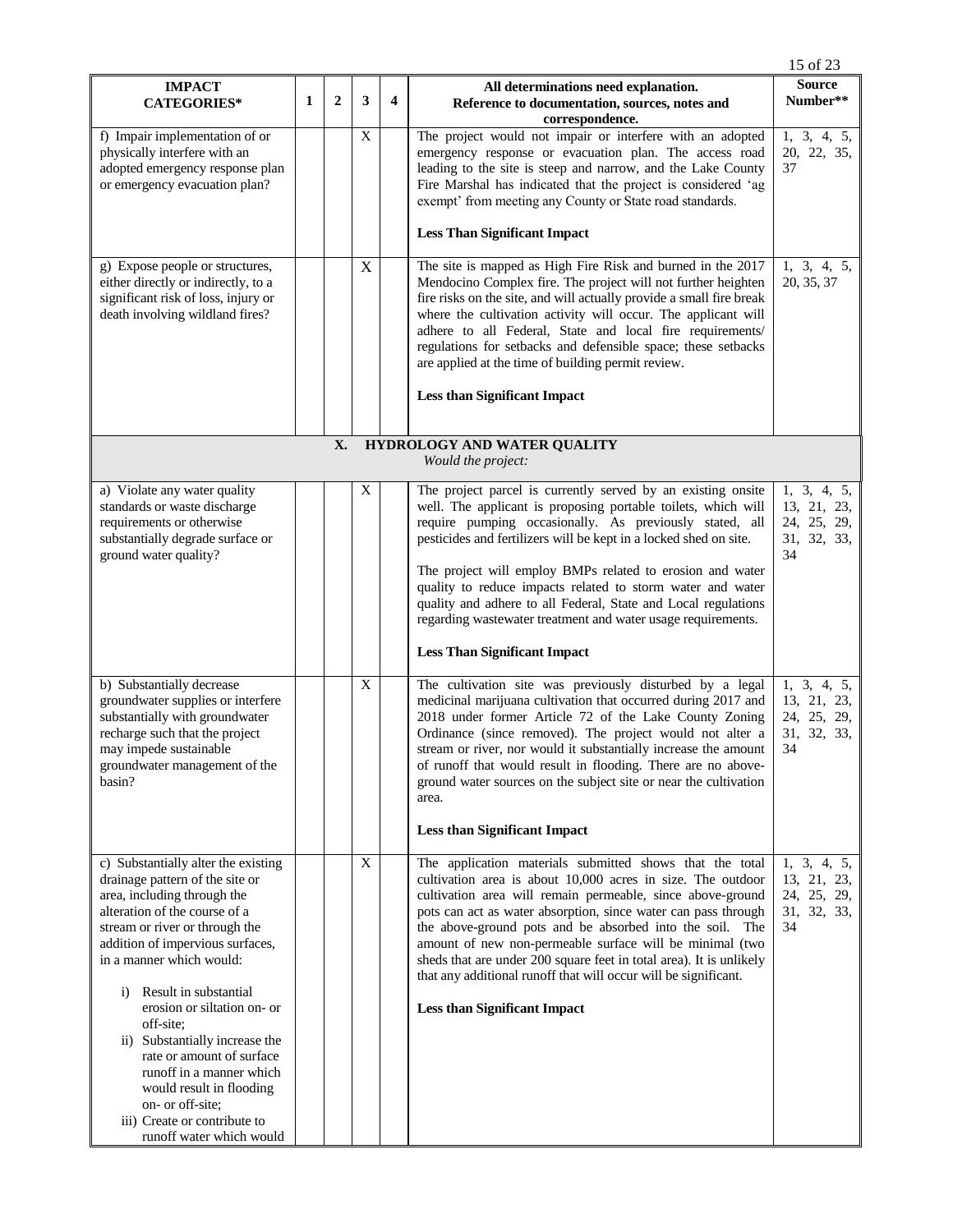|                                                                                                                                                                                                          |                                                        |              |             |                  |                                                                                                                                                                                                                                                                                                                                                                                                                                                                                                                                                                                          | 16 of 23                                                           |  |  |  |
|----------------------------------------------------------------------------------------------------------------------------------------------------------------------------------------------------------|--------------------------------------------------------|--------------|-------------|------------------|------------------------------------------------------------------------------------------------------------------------------------------------------------------------------------------------------------------------------------------------------------------------------------------------------------------------------------------------------------------------------------------------------------------------------------------------------------------------------------------------------------------------------------------------------------------------------------------|--------------------------------------------------------------------|--|--|--|
| <b>IMPACT</b><br><b>CATEGORIES*</b>                                                                                                                                                                      | 1                                                      | $\mathbf{2}$ | 3           | $\boldsymbol{4}$ | All determinations need explanation.<br>Reference to documentation, sources, notes and<br>correspondence.                                                                                                                                                                                                                                                                                                                                                                                                                                                                                | <b>Source</b><br>Number**                                          |  |  |  |
| exceed the capacity of<br>existing or planned<br>stormwater drainage<br>systems or provide<br>substantial additional<br>sources of polluted<br>runoff;<br>iv) Impede or redirect flood<br>flows?         |                                                        |              |             |                  |                                                                                                                                                                                                                                                                                                                                                                                                                                                                                                                                                                                          |                                                                    |  |  |  |
| d) In flood hazard, tsunami, or<br>seiche zones, risk release of<br>pollutants due to project<br>inundation?                                                                                             |                                                        |              | $\mathbf X$ |                  | The project site is not located in a flood plain, tsunami or<br>seiche zone. Further, all chemicals including pesticides,<br>fertilizers and other potentially toxic chemicals shall be<br>stored in a locked and secured shed that is less than 200 s.f. in<br>size and shall adhere to all Federal, State and Local agency<br>requirements.<br><b>Less than Significant Impact</b>                                                                                                                                                                                                     | 1, 3, 4, 5,<br>13, 21, 23,<br>24, 25, 29,<br>31, 32, 33,<br>34     |  |  |  |
| e) Conflict with or obstruct<br>implementation of a water quality<br>control plan or sustainable<br>groundwater management plan?                                                                         |                                                        |              | $\mathbf X$ |                  | The proposed use will not conflict with or obstruct the<br>implementation of water quality control plan or ground water<br>management plan as all hazardous materials including<br>pesticides and fertilizers will be stored in a locked / secured<br>shed, and will meet all Federal, State and Local agency<br>requirements for hazardous material storage and handling.<br><b>Less than Significant Impact</b>                                                                                                                                                                        | 1, 3, 4, 5,<br>10, 13, 21,<br>23, 24, 25,<br>29, 31, 32,<br>33, 34 |  |  |  |
|                                                                                                                                                                                                          |                                                        |              | XI.         |                  | <b>LAND USE AND PLANNING</b>                                                                                                                                                                                                                                                                                                                                                                                                                                                                                                                                                             |                                                                    |  |  |  |
|                                                                                                                                                                                                          |                                                        |              |             |                  | Would the project:                                                                                                                                                                                                                                                                                                                                                                                                                                                                                                                                                                       |                                                                    |  |  |  |
| a) Physically divide an<br>established community?                                                                                                                                                        |                                                        |              |             | X                | The proposed project site is already developed with the 10,000<br>s.f. (former) medicinal cannabis cultivation area, a gravel / dirt<br>road, and a manufactured dwelling that would not be used for<br>this cultivation activity. This project would not physically<br>divide an established community.                                                                                                                                                                                                                                                                                 | 1, 3, 4, 5, 6,<br>35                                               |  |  |  |
| b) Cause a significant<br>environmental impact due to a<br>conflict with any land use plan,<br>policy, or regulation adopted for<br>the purpose of avoiding or<br>mitigating an environmental<br>effect? |                                                        |              | X           |                  | <b>No Impact</b><br>This project is consistent with the Lake County General Plan,<br>the Upper Lake - Nice Area Plan and the Lake County Zoning  <br>Ordinance. The General Plan designation for this property is<br>Rural Lands. The zoning of this property is Rural Lands, and<br>commercial cannabis cultivation is permitted with an approved<br>Use Permit on Rural Lands-zoned property in Lake County<br>provided all the applicable standards and criteria found in Lake<br>County Zoning Ordinance Article 27, subsection (at) are met.<br><b>Less than Significant Impact</b> | 1, 3, 4, 5,<br>20, 21, 22,<br>27, 28                               |  |  |  |
|                                                                                                                                                                                                          | <b>MINERAL RESOURCES</b><br>XII.<br>Would the project: |              |             |                  |                                                                                                                                                                                                                                                                                                                                                                                                                                                                                                                                                                                          |                                                                    |  |  |  |
| a) Result in the loss of<br>availability of a known mineral<br>resource that would be of value to<br>the region and the residents of the<br>state?                                                       |                                                        |              |             | X                | The Aggregate Resource Management Plan (ARMP) does not<br>identify this project as having an important source of<br>aggregate.<br><b>No Impact</b>                                                                                                                                                                                                                                                                                                                                                                                                                                       | 1, 3, 4, 5, 26                                                     |  |  |  |
| b) Result in the loss of<br>availability of a locally important<br>mineral resource recovery site<br>delineated on a local general plan,<br>specific plan, or other land use<br>plan?                    |                                                        |              |             | X                | The County of Lake's General Plan, the Upper Lake - Nice<br>Area Plan nor the Lake County Aggregate Resource<br>Management Plan designates the project site as being a locally<br>important mineral resource recovery site.<br><b>No Impact</b>                                                                                                                                                                                                                                                                                                                                          | 1, 3, 4, 5, 26                                                     |  |  |  |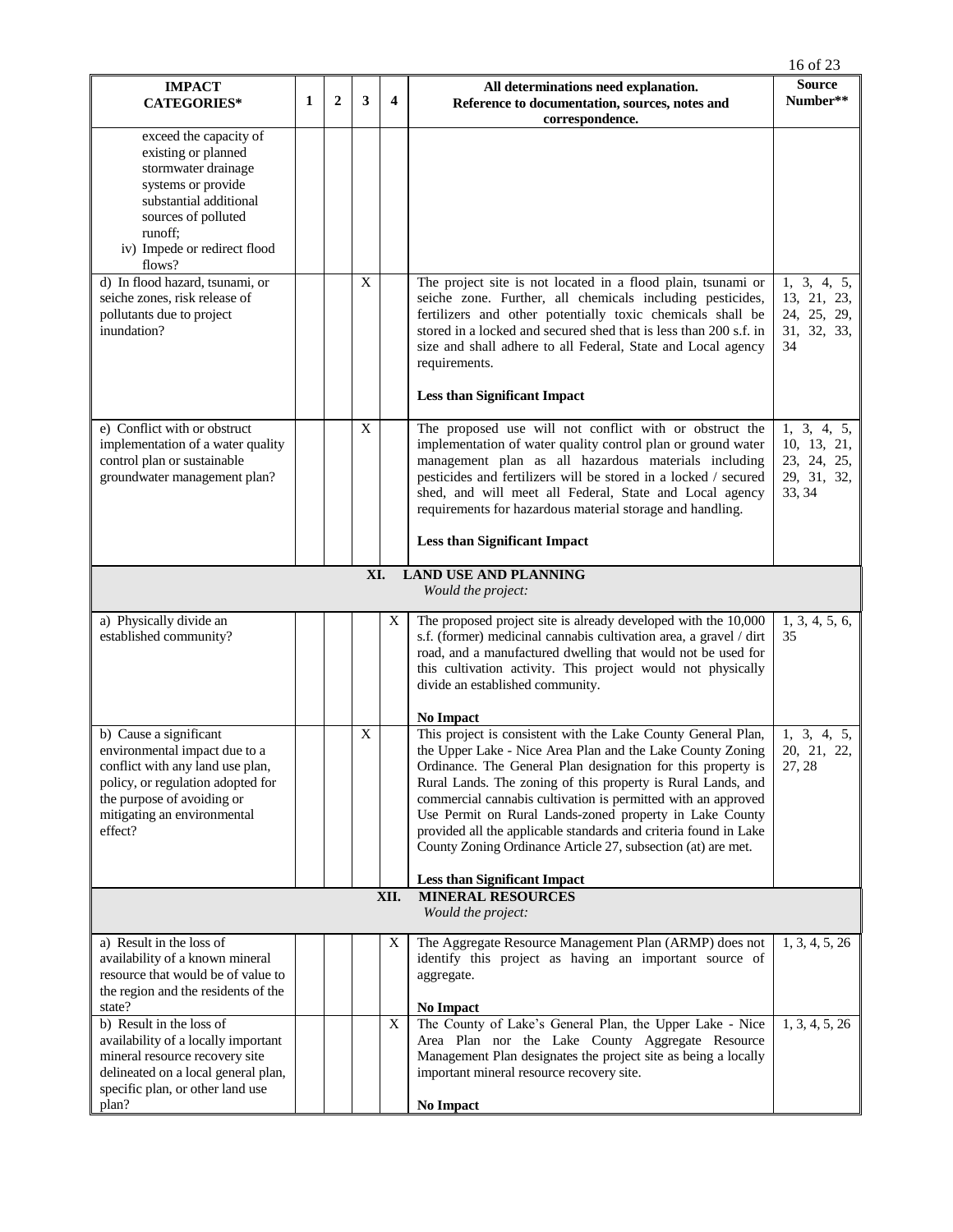|                                                                                                                                                                                                                                                                        |   |   |              |                         |                                                                                                                                                                                                                                                                                                                                                                                                                                                                                                                                                                                                                                                                                                                                                                                                                                                                                                                                                                                                                                                                                                                                                                                                                                                                                                                                                                                                                                                                                                                                                                                                                                                                                                                                                                                                                                                                    | 17 of 23           |  |  |
|------------------------------------------------------------------------------------------------------------------------------------------------------------------------------------------------------------------------------------------------------------------------|---|---|--------------|-------------------------|--------------------------------------------------------------------------------------------------------------------------------------------------------------------------------------------------------------------------------------------------------------------------------------------------------------------------------------------------------------------------------------------------------------------------------------------------------------------------------------------------------------------------------------------------------------------------------------------------------------------------------------------------------------------------------------------------------------------------------------------------------------------------------------------------------------------------------------------------------------------------------------------------------------------------------------------------------------------------------------------------------------------------------------------------------------------------------------------------------------------------------------------------------------------------------------------------------------------------------------------------------------------------------------------------------------------------------------------------------------------------------------------------------------------------------------------------------------------------------------------------------------------------------------------------------------------------------------------------------------------------------------------------------------------------------------------------------------------------------------------------------------------------------------------------------------------------------------------------------------------|--------------------|--|--|
| <b>IMPACT</b><br><b>CATEGORIES*</b>                                                                                                                                                                                                                                    | 1 | 2 | 3            | $\overline{\mathbf{4}}$ | All determinations need explanation.<br>Reference to documentation, sources, notes and<br>correspondence.                                                                                                                                                                                                                                                                                                                                                                                                                                                                                                                                                                                                                                                                                                                                                                                                                                                                                                                                                                                                                                                                                                                                                                                                                                                                                                                                                                                                                                                                                                                                                                                                                                                                                                                                                          | Source<br>Number** |  |  |
| XIII.<br><b>NOISE</b><br>Would the project result in:                                                                                                                                                                                                                  |   |   |              |                         |                                                                                                                                                                                                                                                                                                                                                                                                                                                                                                                                                                                                                                                                                                                                                                                                                                                                                                                                                                                                                                                                                                                                                                                                                                                                                                                                                                                                                                                                                                                                                                                                                                                                                                                                                                                                                                                                    |                    |  |  |
| a) Generation of a substantial<br>temporary or permanent increase<br>in ambient noise levels in the<br>vicinity of the project in excess of<br>standards established in the local<br>general plan or noise ordinance,<br>or applicable standards of other<br>agencies? |   | X |              |                         | Noise related to cannabis cultivation typically occurs either<br>during construction, with ventilation systems used in<br>greenhouses and drying buildings, and from emergency backup<br>generators during power outages.<br>The site is already prepared for this proposed commercial<br>cannabis cultivation project, and no new site disturbance is<br>needed. Some above-ground pots will be added, and some soil<br>will be brought to the site for the pots.<br>This project will have very minimal site preparation (hours of<br>construction are limited through standard conditions of<br>approval). The County has established noise thresholds that<br>must be met. There may be a need for an emergency backup<br>generator, however generator usage would be limited to power<br>outages.<br>Less Than Significant with the following mitigation<br>measures incorporated:<br>NOI-1: All construction activities including engine warm-<br>up shall be limited Monday Through Friday, between the<br>hours of 7:00am and 7:00pm to minimize noise impacts on<br>nearby residents. Back-up beepers shall be adjusted to the<br>lowest allowable levels. This mitigation does not apply to<br>night work.<br><b>NOI -2:</b> Maximum non-construction related sounds levels<br>shall not exceed levels of 55 dBA between the hours of<br>7:00AM to 7:00PM and 45 dBA between the hours of<br>10:00PM to 7:00AM within residential areas as specified<br>within Zoning Ordinance Section 21-41.11 (Table 11.1) at<br>the property lines.<br><b>NOI-3:</b> The operation of the Air Filtration System shall not<br>exceed levels of 57 dBA between the hours of 7:00AM to<br>10:00PM and 50 dBA from 10:00PM to 7:00AM within<br>residential areas as specified within Zoning Ordinance<br>Section 21-41.11 (Table 11.2) measured at the property<br>lines | 1, 3, 4, 5, 13     |  |  |
| b) Generation of excessive<br>groundborne vibration or<br>groundborne noise levels?                                                                                                                                                                                    |   |   | $\mathbf{X}$ |                         | The project is not expected to create unusual groundborne<br>vibration due to facility operation. The low level truck traffic<br>during construction and for deliveries would create a minimal<br>amount of groundborne vibration.<br><b>Less Than Significant Impact</b>                                                                                                                                                                                                                                                                                                                                                                                                                                                                                                                                                                                                                                                                                                                                                                                                                                                                                                                                                                                                                                                                                                                                                                                                                                                                                                                                                                                                                                                                                                                                                                                          | 1, 3, 4, 5, 13     |  |  |
| POPULATION AND HOUSING<br>XIV.<br>Would the project:                                                                                                                                                                                                                   |   |   |              |                         |                                                                                                                                                                                                                                                                                                                                                                                                                                                                                                                                                                                                                                                                                                                                                                                                                                                                                                                                                                                                                                                                                                                                                                                                                                                                                                                                                                                                                                                                                                                                                                                                                                                                                                                                                                                                                                                                    |                    |  |  |
| a) Induce substantial unplanned<br>population growth in an area,<br>either directly (for example, by<br>proposing new homes and<br>businesses) or indirectly (for<br>example, through extension of<br>roads or other infrastructure)?                                  |   |   |              | X                       | The project does not propose any new homes, nor does it<br>propose an extension of infrastructure; the project will not<br>induce population growth.<br>No Impact                                                                                                                                                                                                                                                                                                                                                                                                                                                                                                                                                                                                                                                                                                                                                                                                                                                                                                                                                                                                                                                                                                                                                                                                                                                                                                                                                                                                                                                                                                                                                                                                                                                                                                  | 1, 3, 4, 5         |  |  |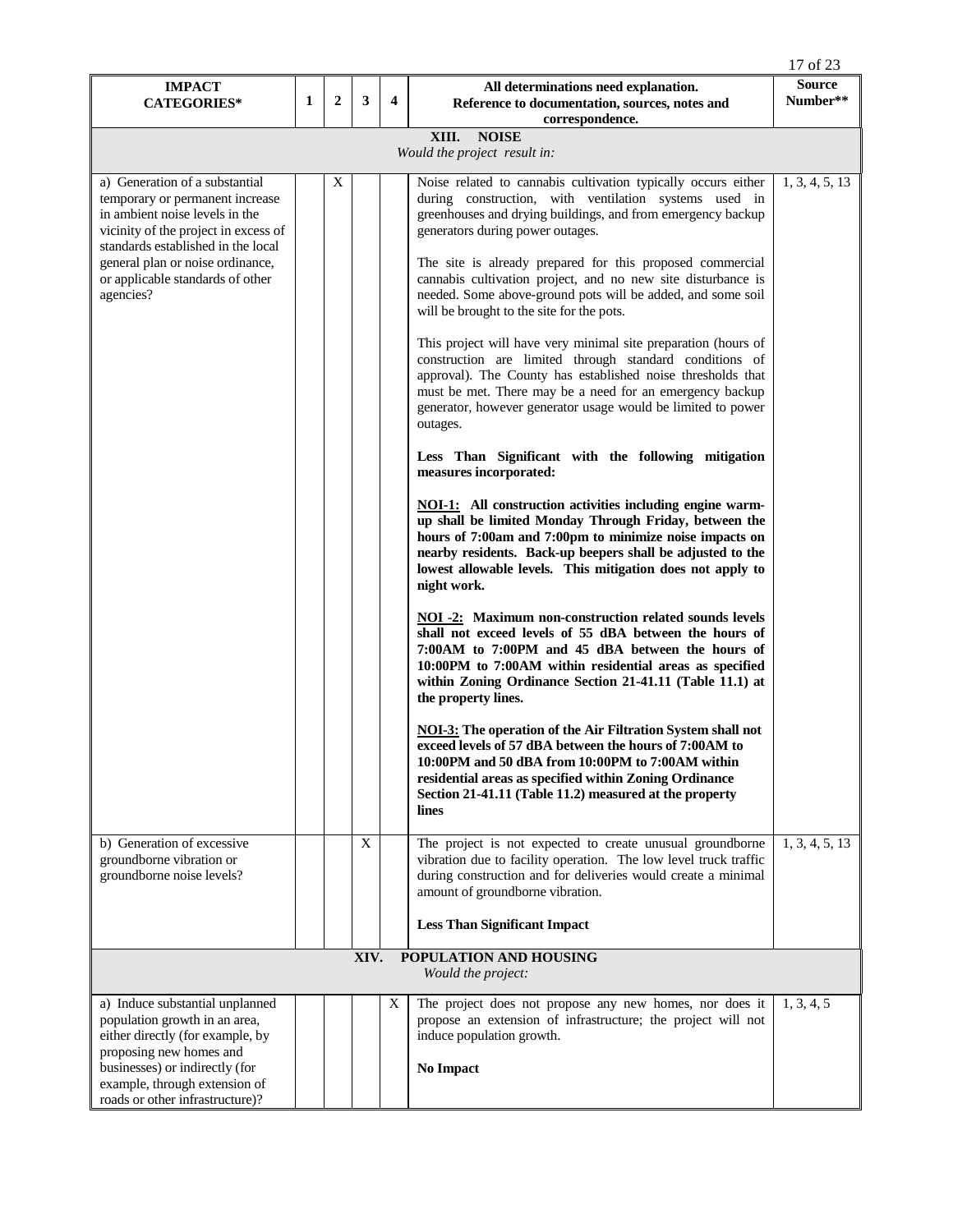|                                                                                                                                                                                                                                                                                                                                                                                                                                                                                                                                                                          |   |              |   |                         |                                                                                                                                                                                                                                                                                                                                                                                                                                                                                                                                                                                                         | 18 of 23                                                                                         |  |  |
|--------------------------------------------------------------------------------------------------------------------------------------------------------------------------------------------------------------------------------------------------------------------------------------------------------------------------------------------------------------------------------------------------------------------------------------------------------------------------------------------------------------------------------------------------------------------------|---|--------------|---|-------------------------|---------------------------------------------------------------------------------------------------------------------------------------------------------------------------------------------------------------------------------------------------------------------------------------------------------------------------------------------------------------------------------------------------------------------------------------------------------------------------------------------------------------------------------------------------------------------------------------------------------|--------------------------------------------------------------------------------------------------|--|--|
| <b>IMPACT</b><br><b>CATEGORIES*</b>                                                                                                                                                                                                                                                                                                                                                                                                                                                                                                                                      | 1 | $\mathbf{2}$ | 3 | $\overline{\mathbf{4}}$ | All determinations need explanation.<br>Reference to documentation, sources, notes and<br>correspondence.                                                                                                                                                                                                                                                                                                                                                                                                                                                                                               | <b>Source</b><br>Number**                                                                        |  |  |
| b) Displace substantial numbers                                                                                                                                                                                                                                                                                                                                                                                                                                                                                                                                          |   |              |   | X                       | No housing will be displaced as a result of the project.                                                                                                                                                                                                                                                                                                                                                                                                                                                                                                                                                | 1, 3, 4, 5                                                                                       |  |  |
| of existing people or housing,                                                                                                                                                                                                                                                                                                                                                                                                                                                                                                                                           |   |              |   |                         |                                                                                                                                                                                                                                                                                                                                                                                                                                                                                                                                                                                                         |                                                                                                  |  |  |
| necessitating the construction of<br>replacement housing elsewhere?                                                                                                                                                                                                                                                                                                                                                                                                                                                                                                      |   |              |   |                         | <b>No Impact</b>                                                                                                                                                                                                                                                                                                                                                                                                                                                                                                                                                                                        |                                                                                                  |  |  |
|                                                                                                                                                                                                                                                                                                                                                                                                                                                                                                                                                                          |   |              |   |                         | <b>PUBLIC SERVICES</b>                                                                                                                                                                                                                                                                                                                                                                                                                                                                                                                                                                                  |                                                                                                  |  |  |
| XV.<br>Would the project:                                                                                                                                                                                                                                                                                                                                                                                                                                                                                                                                                |   |              |   |                         |                                                                                                                                                                                                                                                                                                                                                                                                                                                                                                                                                                                                         |                                                                                                  |  |  |
| a) Would the project result in<br>substantial adverse physical<br>impacts associated with the<br>provision of new or physically<br>altered governmental facilities,<br>need for new or physically altered<br>governmental facilities, the<br>construction of which could<br>cause significant environmental<br>impacts, in order to maintain<br>acceptable service ratios,<br>response times or other<br>performance objectives for any of<br>the public services:<br>- Fire Protection?<br>- Police Protection?<br>- Schools?<br>- Parks?<br>- Other Public Facilities? |   |              |   | X                       | The project does not propose housing or other uses that would<br>necessitate the need for new or altered government facilities.<br>There will not be a need to increase fire or police protection,<br>schools, parks or other public facilities as a result of the<br>project's implementation.<br><b>No Impact</b>                                                                                                                                                                                                                                                                                     | 1, 3, 4, 5,<br>13, 17, 20,<br>21, 22, 23,<br>24, 27, 28,<br>29, 30, 31,<br>32, 33, 34,<br>36, 37 |  |  |
|                                                                                                                                                                                                                                                                                                                                                                                                                                                                                                                                                                          |   |              |   |                         | XVI.<br><b>RECREATION</b><br>Would the project:                                                                                                                                                                                                                                                                                                                                                                                                                                                                                                                                                         |                                                                                                  |  |  |
|                                                                                                                                                                                                                                                                                                                                                                                                                                                                                                                                                                          |   |              |   |                         |                                                                                                                                                                                                                                                                                                                                                                                                                                                                                                                                                                                                         |                                                                                                  |  |  |
| a) Increase the use of existing<br>neighborhood and regional parks<br>or other recreational facilities<br>such that substantial physical<br>deterioration of the facility would                                                                                                                                                                                                                                                                                                                                                                                          |   |              |   | X                       | The project will not have any impacts on existing parks or<br>other recreational facilities.<br><b>No Impact</b>                                                                                                                                                                                                                                                                                                                                                                                                                                                                                        | 1, 3, 4, 5                                                                                       |  |  |
| occur or be accelerated?<br>b) Does the project include                                                                                                                                                                                                                                                                                                                                                                                                                                                                                                                  |   |              |   | X                       | This project will not necessitate the construction or expansion                                                                                                                                                                                                                                                                                                                                                                                                                                                                                                                                         | 1, 3, 4, 5                                                                                       |  |  |
| recreational facilities or require<br>the construction or expansion of<br>recreational facilities which<br>might have an adverse physical<br>effect on the environment?                                                                                                                                                                                                                                                                                                                                                                                                  |   |              |   |                         | of any recreational facilities.<br>No Impact                                                                                                                                                                                                                                                                                                                                                                                                                                                                                                                                                            |                                                                                                  |  |  |
|                                                                                                                                                                                                                                                                                                                                                                                                                                                                                                                                                                          |   |              |   | XVII.                   | <b>TRANSPORTATION</b><br>Would the project:                                                                                                                                                                                                                                                                                                                                                                                                                                                                                                                                                             |                                                                                                  |  |  |
| a) Conflict with a plan,<br>ordinance or policy addressing<br>the circulation system, including<br>transit, roadways, bicycle lanes<br>and pedestrian paths?                                                                                                                                                                                                                                                                                                                                                                                                             |   |              | X |                         | The proposed project site is accessed from a private shared dirt<br>and gravel road that passes through nine properties before<br>ending on the subject site. This road connects with Elk<br>Mountain Road, a paved 2 lane County-maintained road. The<br>existing shared private driveway is not compliant with Public<br>Resource Code (PRC) sections 4290 and 4291. However, no<br>structures requiring building permits are needed; therefore the<br>road is 'agriculturally exempted' from PRC 4290 and 4291<br>standards per the Lake County Fire Marshal.<br><b>Less than Significant Impact</b> | 1, 3, 4, 5, 9,<br>20, 22, 27,<br>28, 35                                                          |  |  |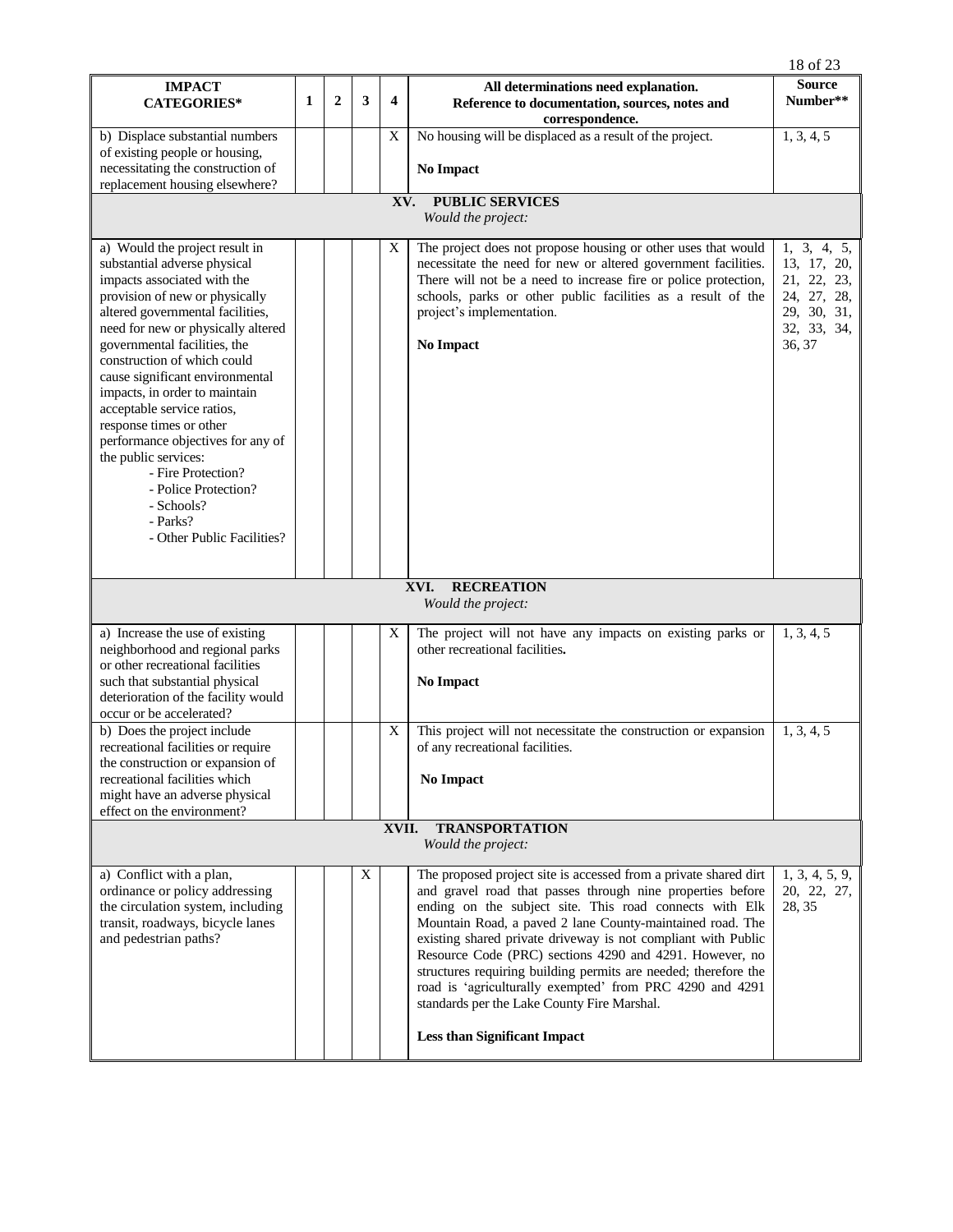| <b>Source</b><br><b>IMPACT</b><br>All determinations need explanation.<br>$\mathbf{1}$<br>$\overline{2}$<br>3<br>$\overline{\mathbf{4}}$<br>Number**<br><b>CATEGORIES*</b><br>Reference to documentation, sources, notes and<br>correspondence.<br>X<br>CEQA chapter 15064.3, subdivision $(b)(1)$ requires analysis for<br>1, 3, 4, 5, 9,<br>b) For a land use project, would<br>thresholds of significance for a land use project. Projects in<br>the project conflict with or be<br>20, 22, 27,<br>inconsistent with CEQA<br>Lake County that produce more than 50 average daily trips<br>28, 35<br>guidelines section 15064.3,<br>(ADT) are looked at more carefully than smaller land use<br>subdivision $(b)(1)$ ?<br>projects such as this one, and projects that generate 200 or<br>more ADT require a traffic impact study. The site will use a<br>shared substandard road as stated in XVII(a). Due to the rural<br>nature of the site (and Lake County), it is common to travel<br>20+ miles for each trip. Significant impacts are not anticipated<br>from the anticipated trips. A total of two to six average daily<br>trips are projected for this cultivation use.<br><b>Less than Significant Impact</b><br>1, 3, 4, 5, 9,<br>X<br>The project is not a transportation project.<br>c) For a transportation project,<br>would the project conflict with<br>20, 22, 27,<br>or be inconsistent with CEQA<br>28, 35<br>No Impact<br>Guidelines section 15064.3,<br>subdivision $(b)(2)$ ?<br>$\mathbf X$<br>d) Substantially increase hazards<br>No changes to the shared private road are proposed. The<br>1, 3, 4, 5, 9,<br>due to a geometric design feature<br>project has been reviewed by the County Roads Department<br>20, 22, 27,<br>(e.g., sharp curves or dangerous<br>and CalFire for consistency with all applicable safety<br>28, 35<br>intersections) or incompatible<br>regulations and policies<br>uses (e.g., farm equipment)?<br><b>Less than Significant Impact</b><br>This project will not further impact existing emergency access.<br>e) Result in inadequate<br>$\boldsymbol{\mathrm{X}}$<br>1, 3, 4, 5, 9,<br>The project has been reviewed by the County Roads<br>emergency access?<br>20, 22, 27,<br>Department and CalFire for consistency with all applicable<br>28, 35<br>safety regulations and policies<br><b>Less than Significant Impact</b><br><b>TRIBAL CULTURAL RESOURCES</b><br>XVIII.<br>Would the project cause a substantial adverse change in the significance of a tribal cultural resource, defined in Public Resources<br>Code section 21074 as either a site, feature, place, cultural landscape that is geographically defined in terms of the size and scope of<br>the landscape, sacred place, or object with cultural value to a California Native American tribe, and that is:<br>a) Listed or eligible for listing in<br>Please see response to Section V (Cultural Resources).<br>X<br>1, 3, 4, 5,<br>the California Register of<br>11, 14, 15<br>Historical Resources, or in a local<br>Less than Significant Impacts with mitigation measures<br>register of historical resources as<br>CUL-1 and CUL-2 added<br>defined in Public Resources Code<br>section $5020.1(k)$ , or<br>b) A resource determined by the<br>X<br>Please see response to Section V (Cultural Resources).<br>1, 3, 4, 5,<br>lead agency, in its discretion and<br>11, 14, 15<br>supported by substantial<br>Less than Significant Impacts with mitigation measures<br>CUL-1 and CUL-2 added<br>evidence, to be significant<br>pursuant to criteria set forth in<br>subdivision (c) of Public<br>Resources Code section 5024.1.<br>In applying the criteria set forth<br>in subdivision (c) of Public<br>Resources Code 5024.1, the lead<br>agency shall consider the<br>significance of the resource to a<br>California Native American tribe.<br>XIX.<br>UTILITIES AND SERVICE SYSTEMS<br>Would the project:<br>The subject parcel is served by an existing well and septic<br>a) Require or result in the<br>X<br>1, 3, 4, 5, 29,<br>relocation or construction of new<br>system. However, the house cannot be used in any capacity<br>32, 33, 34,<br>with this commercial cannabis cultivation activity because of<br>37<br>or expanded water, wastewater<br>the shared road leading to the site, and its non-compliance with<br>treatment or storm water<br>PRC 4290 and 4291. Therefore, the applicant will use a<br>drainage, electric power, natural |  |  |  |  |  |  | 19 of 23 |  |  |
|--------------------------------------------------------------------------------------------------------------------------------------------------------------------------------------------------------------------------------------------------------------------------------------------------------------------------------------------------------------------------------------------------------------------------------------------------------------------------------------------------------------------------------------------------------------------------------------------------------------------------------------------------------------------------------------------------------------------------------------------------------------------------------------------------------------------------------------------------------------------------------------------------------------------------------------------------------------------------------------------------------------------------------------------------------------------------------------------------------------------------------------------------------------------------------------------------------------------------------------------------------------------------------------------------------------------------------------------------------------------------------------------------------------------------------------------------------------------------------------------------------------------------------------------------------------------------------------------------------------------------------------------------------------------------------------------------------------------------------------------------------------------------------------------------------------------------------------------------------------------------------------------------------------------------------------------------------------------------------------------------------------------------------------------------------------------------------------------------------------------------------------------------------------------------------------------------------------------------------------------------------------------------------------------------------------------------------------------------------------------------------------------------------------------------------------------------------------------------------------------------------------------------------------------------------------------------------------------------------------------------------------------------------------------------------------------------------------------------------------------------------------------------------------------------------------------------------------------------------------------------------------------------------------------------------------------------------------------------------------------------------------------------------------------------------------------------------------------------------------------------------------------------------------------------------------------------------------------------------------------------------------------------------------------------------------------------------------------------------------------------------------------------------------------------------------------------------------------------------------------------------------------------------------------------------------------------------------------------------------------------------------------------------------------------------------------------------------------------------------------------------------------------------------------------------------------------------------------------------------------------------------------------------------------------------------------------------------------------------------------------------------------------------------------------------------------------------------------------------------------------------------------------------------------------------------------------------------------------------------------------------------------------------------------------------------------------------------------------------------------------------------------------------------------------------------------------------------------------------------------------------|--|--|--|--|--|--|----------|--|--|
|                                                                                                                                                                                                                                                                                                                                                                                                                                                                                                                                                                                                                                                                                                                                                                                                                                                                                                                                                                                                                                                                                                                                                                                                                                                                                                                                                                                                                                                                                                                                                                                                                                                                                                                                                                                                                                                                                                                                                                                                                                                                                                                                                                                                                                                                                                                                                                                                                                                                                                                                                                                                                                                                                                                                                                                                                                                                                                                                                                                                                                                                                                                                                                                                                                                                                                                                                                                                                                                                                                                                                                                                                                                                                                                                                                                                                                                                                                                                                                                                                                                                                                                                                                                                                                                                                                                                                                                                                                                                                                        |  |  |  |  |  |  |          |  |  |
|                                                                                                                                                                                                                                                                                                                                                                                                                                                                                                                                                                                                                                                                                                                                                                                                                                                                                                                                                                                                                                                                                                                                                                                                                                                                                                                                                                                                                                                                                                                                                                                                                                                                                                                                                                                                                                                                                                                                                                                                                                                                                                                                                                                                                                                                                                                                                                                                                                                                                                                                                                                                                                                                                                                                                                                                                                                                                                                                                                                                                                                                                                                                                                                                                                                                                                                                                                                                                                                                                                                                                                                                                                                                                                                                                                                                                                                                                                                                                                                                                                                                                                                                                                                                                                                                                                                                                                                                                                                                                                        |  |  |  |  |  |  |          |  |  |
|                                                                                                                                                                                                                                                                                                                                                                                                                                                                                                                                                                                                                                                                                                                                                                                                                                                                                                                                                                                                                                                                                                                                                                                                                                                                                                                                                                                                                                                                                                                                                                                                                                                                                                                                                                                                                                                                                                                                                                                                                                                                                                                                                                                                                                                                                                                                                                                                                                                                                                                                                                                                                                                                                                                                                                                                                                                                                                                                                                                                                                                                                                                                                                                                                                                                                                                                                                                                                                                                                                                                                                                                                                                                                                                                                                                                                                                                                                                                                                                                                                                                                                                                                                                                                                                                                                                                                                                                                                                                                                        |  |  |  |  |  |  |          |  |  |
|                                                                                                                                                                                                                                                                                                                                                                                                                                                                                                                                                                                                                                                                                                                                                                                                                                                                                                                                                                                                                                                                                                                                                                                                                                                                                                                                                                                                                                                                                                                                                                                                                                                                                                                                                                                                                                                                                                                                                                                                                                                                                                                                                                                                                                                                                                                                                                                                                                                                                                                                                                                                                                                                                                                                                                                                                                                                                                                                                                                                                                                                                                                                                                                                                                                                                                                                                                                                                                                                                                                                                                                                                                                                                                                                                                                                                                                                                                                                                                                                                                                                                                                                                                                                                                                                                                                                                                                                                                                                                                        |  |  |  |  |  |  |          |  |  |
|                                                                                                                                                                                                                                                                                                                                                                                                                                                                                                                                                                                                                                                                                                                                                                                                                                                                                                                                                                                                                                                                                                                                                                                                                                                                                                                                                                                                                                                                                                                                                                                                                                                                                                                                                                                                                                                                                                                                                                                                                                                                                                                                                                                                                                                                                                                                                                                                                                                                                                                                                                                                                                                                                                                                                                                                                                                                                                                                                                                                                                                                                                                                                                                                                                                                                                                                                                                                                                                                                                                                                                                                                                                                                                                                                                                                                                                                                                                                                                                                                                                                                                                                                                                                                                                                                                                                                                                                                                                                                                        |  |  |  |  |  |  |          |  |  |
|                                                                                                                                                                                                                                                                                                                                                                                                                                                                                                                                                                                                                                                                                                                                                                                                                                                                                                                                                                                                                                                                                                                                                                                                                                                                                                                                                                                                                                                                                                                                                                                                                                                                                                                                                                                                                                                                                                                                                                                                                                                                                                                                                                                                                                                                                                                                                                                                                                                                                                                                                                                                                                                                                                                                                                                                                                                                                                                                                                                                                                                                                                                                                                                                                                                                                                                                                                                                                                                                                                                                                                                                                                                                                                                                                                                                                                                                                                                                                                                                                                                                                                                                                                                                                                                                                                                                                                                                                                                                                                        |  |  |  |  |  |  |          |  |  |
|                                                                                                                                                                                                                                                                                                                                                                                                                                                                                                                                                                                                                                                                                                                                                                                                                                                                                                                                                                                                                                                                                                                                                                                                                                                                                                                                                                                                                                                                                                                                                                                                                                                                                                                                                                                                                                                                                                                                                                                                                                                                                                                                                                                                                                                                                                                                                                                                                                                                                                                                                                                                                                                                                                                                                                                                                                                                                                                                                                                                                                                                                                                                                                                                                                                                                                                                                                                                                                                                                                                                                                                                                                                                                                                                                                                                                                                                                                                                                                                                                                                                                                                                                                                                                                                                                                                                                                                                                                                                                                        |  |  |  |  |  |  |          |  |  |
|                                                                                                                                                                                                                                                                                                                                                                                                                                                                                                                                                                                                                                                                                                                                                                                                                                                                                                                                                                                                                                                                                                                                                                                                                                                                                                                                                                                                                                                                                                                                                                                                                                                                                                                                                                                                                                                                                                                                                                                                                                                                                                                                                                                                                                                                                                                                                                                                                                                                                                                                                                                                                                                                                                                                                                                                                                                                                                                                                                                                                                                                                                                                                                                                                                                                                                                                                                                                                                                                                                                                                                                                                                                                                                                                                                                                                                                                                                                                                                                                                                                                                                                                                                                                                                                                                                                                                                                                                                                                                                        |  |  |  |  |  |  |          |  |  |
|                                                                                                                                                                                                                                                                                                                                                                                                                                                                                                                                                                                                                                                                                                                                                                                                                                                                                                                                                                                                                                                                                                                                                                                                                                                                                                                                                                                                                                                                                                                                                                                                                                                                                                                                                                                                                                                                                                                                                                                                                                                                                                                                                                                                                                                                                                                                                                                                                                                                                                                                                                                                                                                                                                                                                                                                                                                                                                                                                                                                                                                                                                                                                                                                                                                                                                                                                                                                                                                                                                                                                                                                                                                                                                                                                                                                                                                                                                                                                                                                                                                                                                                                                                                                                                                                                                                                                                                                                                                                                                        |  |  |  |  |  |  |          |  |  |
|                                                                                                                                                                                                                                                                                                                                                                                                                                                                                                                                                                                                                                                                                                                                                                                                                                                                                                                                                                                                                                                                                                                                                                                                                                                                                                                                                                                                                                                                                                                                                                                                                                                                                                                                                                                                                                                                                                                                                                                                                                                                                                                                                                                                                                                                                                                                                                                                                                                                                                                                                                                                                                                                                                                                                                                                                                                                                                                                                                                                                                                                                                                                                                                                                                                                                                                                                                                                                                                                                                                                                                                                                                                                                                                                                                                                                                                                                                                                                                                                                                                                                                                                                                                                                                                                                                                                                                                                                                                                                                        |  |  |  |  |  |  |          |  |  |
|                                                                                                                                                                                                                                                                                                                                                                                                                                                                                                                                                                                                                                                                                                                                                                                                                                                                                                                                                                                                                                                                                                                                                                                                                                                                                                                                                                                                                                                                                                                                                                                                                                                                                                                                                                                                                                                                                                                                                                                                                                                                                                                                                                                                                                                                                                                                                                                                                                                                                                                                                                                                                                                                                                                                                                                                                                                                                                                                                                                                                                                                                                                                                                                                                                                                                                                                                                                                                                                                                                                                                                                                                                                                                                                                                                                                                                                                                                                                                                                                                                                                                                                                                                                                                                                                                                                                                                                                                                                                                                        |  |  |  |  |  |  |          |  |  |
|                                                                                                                                                                                                                                                                                                                                                                                                                                                                                                                                                                                                                                                                                                                                                                                                                                                                                                                                                                                                                                                                                                                                                                                                                                                                                                                                                                                                                                                                                                                                                                                                                                                                                                                                                                                                                                                                                                                                                                                                                                                                                                                                                                                                                                                                                                                                                                                                                                                                                                                                                                                                                                                                                                                                                                                                                                                                                                                                                                                                                                                                                                                                                                                                                                                                                                                                                                                                                                                                                                                                                                                                                                                                                                                                                                                                                                                                                                                                                                                                                                                                                                                                                                                                                                                                                                                                                                                                                                                                                                        |  |  |  |  |  |  |          |  |  |
|                                                                                                                                                                                                                                                                                                                                                                                                                                                                                                                                                                                                                                                                                                                                                                                                                                                                                                                                                                                                                                                                                                                                                                                                                                                                                                                                                                                                                                                                                                                                                                                                                                                                                                                                                                                                                                                                                                                                                                                                                                                                                                                                                                                                                                                                                                                                                                                                                                                                                                                                                                                                                                                                                                                                                                                                                                                                                                                                                                                                                                                                                                                                                                                                                                                                                                                                                                                                                                                                                                                                                                                                                                                                                                                                                                                                                                                                                                                                                                                                                                                                                                                                                                                                                                                                                                                                                                                                                                                                                                        |  |  |  |  |  |  |          |  |  |
|                                                                                                                                                                                                                                                                                                                                                                                                                                                                                                                                                                                                                                                                                                                                                                                                                                                                                                                                                                                                                                                                                                                                                                                                                                                                                                                                                                                                                                                                                                                                                                                                                                                                                                                                                                                                                                                                                                                                                                                                                                                                                                                                                                                                                                                                                                                                                                                                                                                                                                                                                                                                                                                                                                                                                                                                                                                                                                                                                                                                                                                                                                                                                                                                                                                                                                                                                                                                                                                                                                                                                                                                                                                                                                                                                                                                                                                                                                                                                                                                                                                                                                                                                                                                                                                                                                                                                                                                                                                                                                        |  |  |  |  |  |  |          |  |  |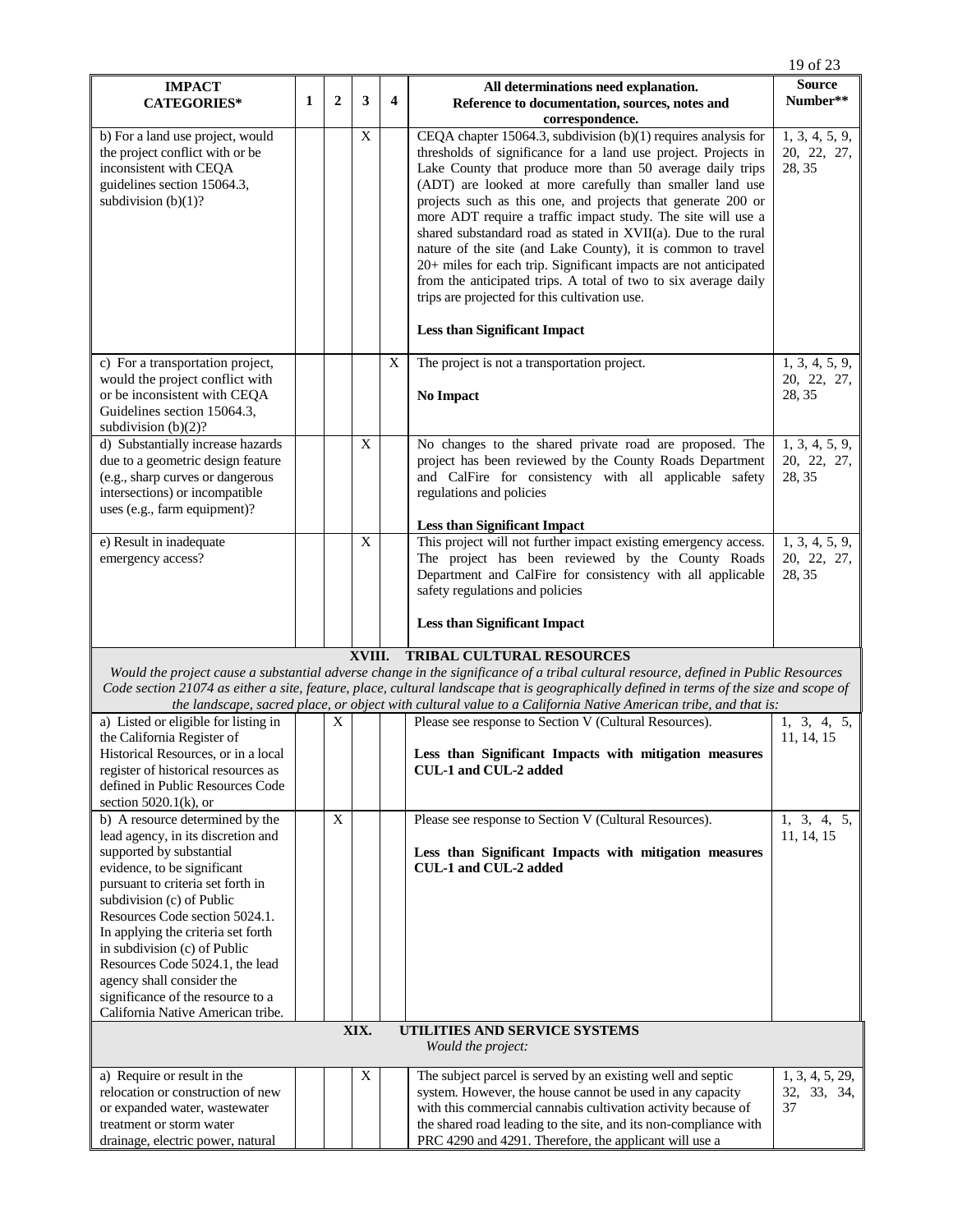|                                                                                                                                                                                                                                                         |              |                |              |                         |                                                                                                                                                                                                                                                                                                                                                                                                                                           | 20 of 23                                 |
|---------------------------------------------------------------------------------------------------------------------------------------------------------------------------------------------------------------------------------------------------------|--------------|----------------|--------------|-------------------------|-------------------------------------------------------------------------------------------------------------------------------------------------------------------------------------------------------------------------------------------------------------------------------------------------------------------------------------------------------------------------------------------------------------------------------------------|------------------------------------------|
| <b>IMPACT</b><br><b>CATEGORIES*</b>                                                                                                                                                                                                                     | $\mathbf{1}$ | $\overline{2}$ | 3            | $\overline{\mathbf{4}}$ | All determinations need explanation.<br>Reference to documentation, sources, notes and<br>correspondence.                                                                                                                                                                                                                                                                                                                                 | <b>Source</b><br>Number**                |
| gas, or telecommunications<br>facilities, the construction or<br>relocation of which could cause<br>significant environmental effects?                                                                                                                  |              |                |              |                         | portable restroom at the cultivation site. The applicant shall<br>adhere to all Federal, State and Local regulations regarding<br>wastewater treatment and water usage requirements.<br><b>Less than Significant Impact</b>                                                                                                                                                                                                               |                                          |
| b) Have sufficient water supplies<br>available to serve the project and<br>reasonably foreseeable future<br>development during normal, dry<br>and multiple dry years?                                                                                   |              |                | X            |                         | The applicant is using a combination of an existing on-site<br>well, nine 10,000 gallon water storage tanks, and a 20,000<br>gallon rainwater catchment storage system. Based on the<br>annual projected water usage of 72,000 gallons, the applicant<br>has adequate water supply to serve the project into the<br>reasonably foreseeable future, including during dry and<br>multiple dry years.<br><b>Less Than Significant Impact</b> | 1, 3, 4, 5, 29,<br>32, 33, 34,<br>36, 37 |
| c) Result in a determination by<br>the wastewater treatment<br>provider, which serves or may<br>serve the project that it has<br>adequate capacity to serve the<br>project's projected demand in<br>addition to the provider's existing<br>commitments? |              |                | $\mathbf{X}$ |                         | The site will be served by a portable restroom if the use<br>permit is approved. The house has an existing restroom,<br>however the house is not being considered as part of this use<br>permit.<br><b>Less Than Significant Impact</b>                                                                                                                                                                                                   | 1, 3, 4, 5, 29,<br>32, 33, 34            |
| d) Generate solid waste in excess<br>of State or local standards or in<br>excess of the capacity of local<br>infrastructure?                                                                                                                            |              |                | $\mathbf X$  |                         | The existing landfill has sufficient capacity to accommodate<br>the project's solid waste disposal needs for the next 5 years<br>according to Lars Ewing, Manager of Public Services in Lake<br>County.<br><b>Less than Significant Impact</b>                                                                                                                                                                                            | 1, 3, 4, 5, 28,<br>29, 32, 33,<br>34, 36 |
| e) Negatively impact the<br>provision of solid waste services<br>or impair the attainment of solid<br>waste reduction goals?                                                                                                                            |              |                | $\mathbf X$  |                         | The applicant will chip and spread the cannabis waste on site,<br>and the estimated total amount of solid waste from this<br>project is between 100 and 200 pounds annually.<br><b>Less than Significant Impact</b>                                                                                                                                                                                                                       | 1, 3, 4, 5,<br>29, 32, 33,<br>34, 36     |
| f) Comply with federal, state,<br>and local management and<br>reduction statutes and regulations<br>related to solid waste?                                                                                                                             |              |                | X            |                         | The County uses a standard condition of approval regarding<br>compliance with all federal, state and local management for<br>solid waste. The cultivator must chip and spread any<br>vegetative waste on-site, and the estimated total amount of<br>solid waste from this project is between 100 and 200 pounds<br>annually.<br><b>Less than Significant Impact</b>                                                                       | 1, 3, 4, 5,<br>29, 32, 33,<br>34, 36     |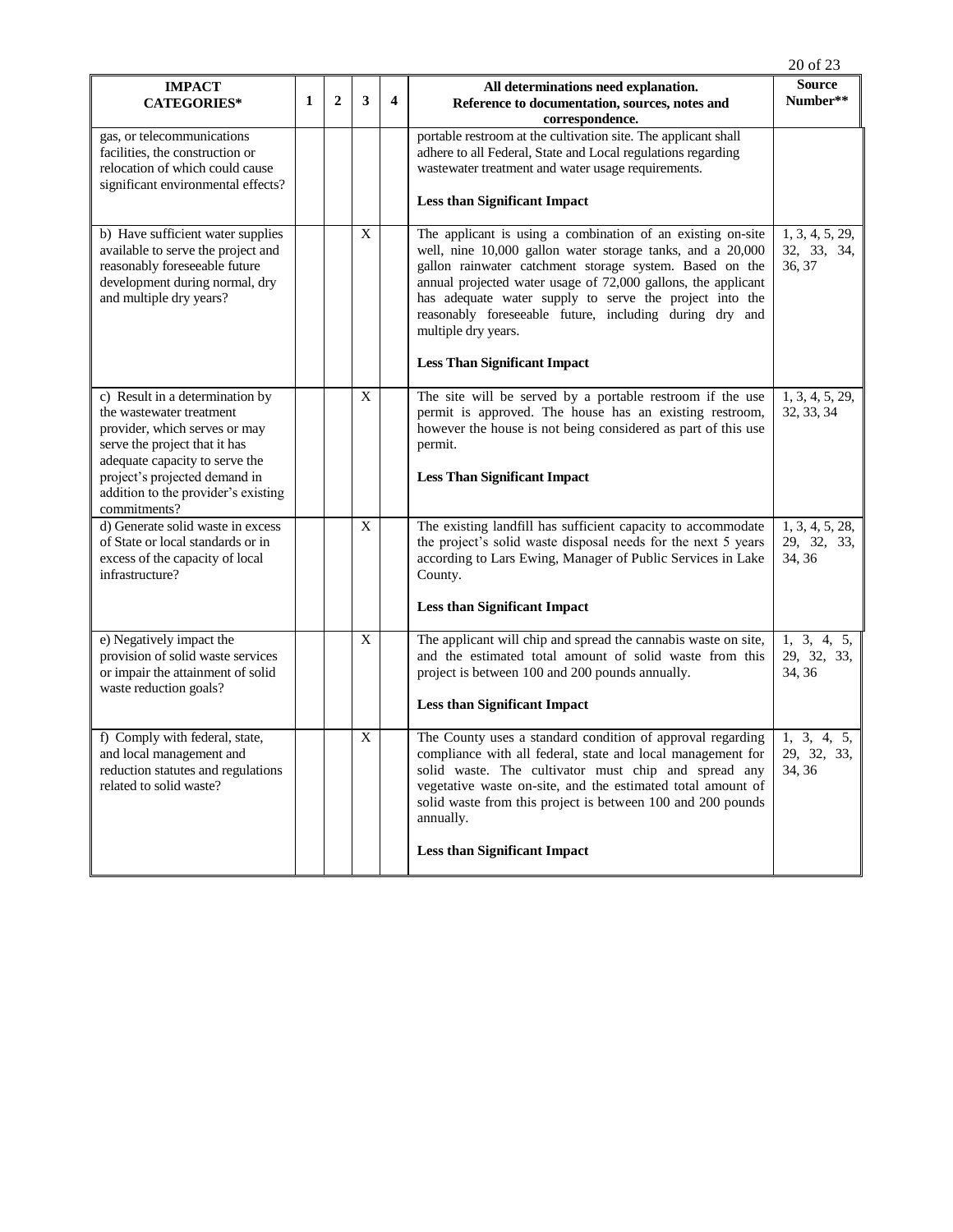|                                                                                                                                                                                                                                                                                                                                                                                                                                                                                                                 |   |                |             |   |                                                                                                                                                                                                                                                                                                                                                                                                    | 21 of 23                                    |  |  |  |
|-----------------------------------------------------------------------------------------------------------------------------------------------------------------------------------------------------------------------------------------------------------------------------------------------------------------------------------------------------------------------------------------------------------------------------------------------------------------------------------------------------------------|---|----------------|-------------|---|----------------------------------------------------------------------------------------------------------------------------------------------------------------------------------------------------------------------------------------------------------------------------------------------------------------------------------------------------------------------------------------------------|---------------------------------------------|--|--|--|
| <b>IMPACT</b><br><b>CATEGORIES*</b>                                                                                                                                                                                                                                                                                                                                                                                                                                                                             | 1 | $\overline{2}$ | 3           | 4 | All determinations need explanation.<br>Reference to documentation, sources, notes and                                                                                                                                                                                                                                                                                                             | <b>Source</b><br>Number**                   |  |  |  |
|                                                                                                                                                                                                                                                                                                                                                                                                                                                                                                                 |   |                |             |   | correspondence.                                                                                                                                                                                                                                                                                                                                                                                    |                                             |  |  |  |
|                                                                                                                                                                                                                                                                                                                                                                                                                                                                                                                 |   |                |             |   | XX.<br><b>WILDFIRE</b>                                                                                                                                                                                                                                                                                                                                                                             |                                             |  |  |  |
| If located in or near state responsibility areas or lands classified as very high fire hazard severity zones, would the<br><i>project:</i>                                                                                                                                                                                                                                                                                                                                                                      |   |                |             |   |                                                                                                                                                                                                                                                                                                                                                                                                    |                                             |  |  |  |
| a) Impair an adopted emergency<br>response plan or emergency                                                                                                                                                                                                                                                                                                                                                                                                                                                    |   |                | X           |   | The subject site was significantly burned during the 2018<br>Mendocino Complex fire. The site is accessed by an unpaved                                                                                                                                                                                                                                                                            | 1, 2, 4, 5, 6,<br>20, 23, 31,               |  |  |  |
| evacuation plan?                                                                                                                                                                                                                                                                                                                                                                                                                                                                                                |   |                |             |   | private shared road that is not PRC 4290 / 4291 compliant. The<br>property is located within an SRA (high fire) area. The fire risk<br>on the site is High and is located within the SRA high fire<br>designated area.                                                                                                                                                                             | 35, 37, 38                                  |  |  |  |
|                                                                                                                                                                                                                                                                                                                                                                                                                                                                                                                 |   |                |             |   | Approval of this project will not impair the access, however the<br>access is difficult to navigate. The Fire Marshal has indicated<br>that it is 'agriculturally exempt' from the application of PRC<br>4290 and 4291 standards since no structures requiring building<br>permits are being proposed.                                                                                             |                                             |  |  |  |
|                                                                                                                                                                                                                                                                                                                                                                                                                                                                                                                 |   |                |             |   | <b>Less than Significant Impact</b>                                                                                                                                                                                                                                                                                                                                                                |                                             |  |  |  |
| b) Due to slope, prevailing winds,<br>and other factors, exacerbate<br>wildfire risks, and thereby expose<br>project occupants to pollutant<br>concentrations from a wildfire or<br>the uncontrolled spread of a<br>wildfire?                                                                                                                                                                                                                                                                                   |   |                | X           |   | The fire risk on the site is High. The slope on the site is greater<br>than 30%. Prevailing wind direction is from the north /<br>northwest: the cultivation area is located on the east side of the<br>property. The new cultivation area does not further exacerbate<br>the risk of wildfire, or the overall effect of pollutant<br>concentrations to area residents in the event of a wildfire. | 1, 2, 4, 5, 6,<br>20, 23, 31,<br>35, 37, 38 |  |  |  |
|                                                                                                                                                                                                                                                                                                                                                                                                                                                                                                                 |   |                |             |   | <b>Less than Significant Impact</b>                                                                                                                                                                                                                                                                                                                                                                |                                             |  |  |  |
| c) Require the installation or<br>maintenance of associated<br>infrastructure (such as roads, fuel<br>breaks, emergency water sources,<br>power lines or other utilities) that                                                                                                                                                                                                                                                                                                                                  |   |                | $\mathbf X$ |   | The site improvements proposed are minimal, and do not<br>require additional roads. The responsible Fire Districts, who<br>were notified of this action, have not indicated that additional<br>fire breaks are necessary.                                                                                                                                                                          | 1, 2, 4, 5, 6,<br>20, 23, 31,<br>35, 37, 38 |  |  |  |
| may exacerbate fire risk or that<br>may result in temporary or<br>ongoing impacts to the<br>environment?                                                                                                                                                                                                                                                                                                                                                                                                        |   |                |             |   | <b>Less than Significant Impact</b>                                                                                                                                                                                                                                                                                                                                                                |                                             |  |  |  |
| d) Expose people or structures to<br>significant risks, including<br>downslope or downstream<br>flooding or landslides, as a result                                                                                                                                                                                                                                                                                                                                                                             |   |                | $\mathbf X$ |   | There is little chance of risks associated with post-fire slope<br>runoff, instability or drainage changes based on the lack of site<br>changes that would occur by this project.                                                                                                                                                                                                                  | 1, 2, 4, 5, 6,<br>20, 23, 31,<br>35, 37, 38 |  |  |  |
| of runoff, post-fire slope<br>instability, or drainage changes?                                                                                                                                                                                                                                                                                                                                                                                                                                                 |   |                |             |   | <b>Less than Significant Impact</b>                                                                                                                                                                                                                                                                                                                                                                |                                             |  |  |  |
|                                                                                                                                                                                                                                                                                                                                                                                                                                                                                                                 |   | XXI.           |             |   | <b>MANDATORY FINDINGS OF SIGNIFICANCE</b>                                                                                                                                                                                                                                                                                                                                                          |                                             |  |  |  |
|                                                                                                                                                                                                                                                                                                                                                                                                                                                                                                                 |   |                |             |   |                                                                                                                                                                                                                                                                                                                                                                                                    |                                             |  |  |  |
| a) Does the project have the<br>potential to substantially degrade<br>the quality of the environment,<br>substantially reduce the habitat of<br>a fish or wildlife species, cause a<br>fish or wildlife population to drop<br>below self-sustaining levels,<br>threaten to eliminate a plant or<br>animal community, substantially<br>reduce the number or restrict the<br>range of a rare or endangered<br>plant or animal or eliminate<br>important examples of the major<br>periods of California history or |   | X              |             |   | The project proposes a Cultivation of Commercial cannabis in<br>previously disturbed area. With mitigation measures proposed,<br>the project is not anticipated to significantly impact habitat of<br>fish and/or wildlife species or cultural resources with the<br>incorporated mitigation measures described above.                                                                             | All                                         |  |  |  |
| prehistory?                                                                                                                                                                                                                                                                                                                                                                                                                                                                                                     |   |                |             |   |                                                                                                                                                                                                                                                                                                                                                                                                    |                                             |  |  |  |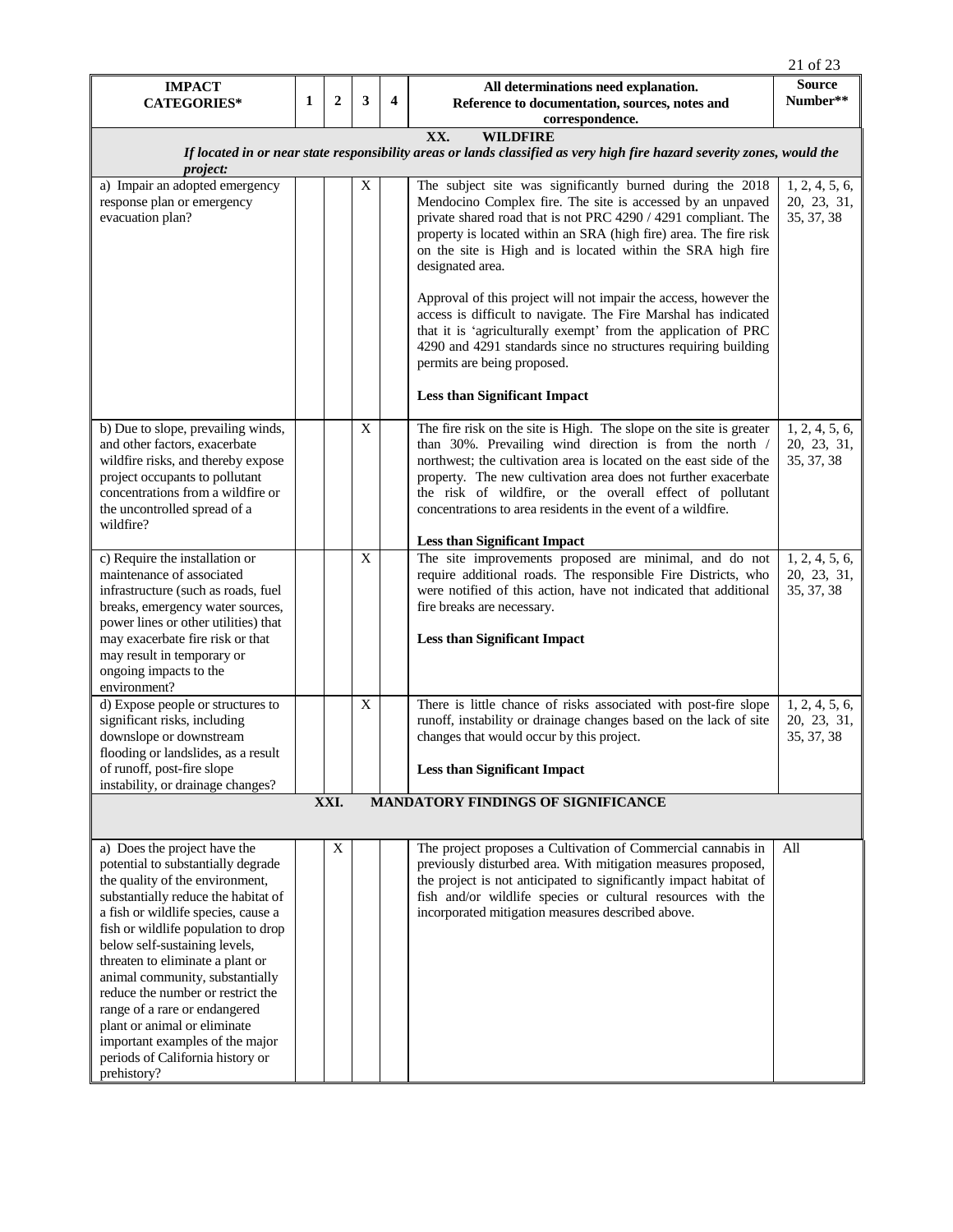|                                                                                                                                                                                                                                                                                                                                                                              |   |   |   |                                                                                                                                                                                                                                                                                                                                                                                                                                                                                                                                                                                                                                                                                    | 22 of 23                  |
|------------------------------------------------------------------------------------------------------------------------------------------------------------------------------------------------------------------------------------------------------------------------------------------------------------------------------------------------------------------------------|---|---|---|------------------------------------------------------------------------------------------------------------------------------------------------------------------------------------------------------------------------------------------------------------------------------------------------------------------------------------------------------------------------------------------------------------------------------------------------------------------------------------------------------------------------------------------------------------------------------------------------------------------------------------------------------------------------------------|---------------------------|
| <b>IMPACT</b><br><b>CATEGORIES*</b>                                                                                                                                                                                                                                                                                                                                          | 2 | 3 | 4 | All determinations need explanation.<br>Reference to documentation, sources, notes and<br>correspondence.                                                                                                                                                                                                                                                                                                                                                                                                                                                                                                                                                                          | <b>Source</b><br>Number** |
| b) Does the project have impacts<br>that are individually limited, but<br>cumulatively considerable?<br>("Cumulatively considerable"<br>means that the incremental effects<br>of a project are considerable<br>when viewed in connection with<br>the effects of past projects, the<br>effects of other current projects,<br>and the effects of probable future<br>projects)? | X |   |   | Potentially significant impacts have been identified related to<br>Air Quality, Noise and Cultural / Tribal Resources. These<br>impacts in combination with the impacts of other past,<br>present and reasonably foreseeable future projects could<br>cumulatively contribute to significant effects on the<br>environment. Implementation of and compliance with<br>mitigation measures identified in each section as project<br>conditions of approval would avoid or reduce potential<br>impacts to less than significant levels and would not result in<br>cumulatively considerable environmental impacts.<br>Less than Significant Impact with mitigation measures<br>added. | All                       |
| c) Does the project have<br>environmental effects which will<br>cause substantial adverse effects<br>on human beings, either directly<br>or indirectly?                                                                                                                                                                                                                      | X |   |   | The proposed project has potential to result in adverse indirect<br>or direct effects on human beings. In particular, to Air Quality,<br>Noise and Cultural / Tribal Resources have the potential to<br>impact human beings. Implementation of and compliance with<br>mitigation measures identified in each section as conditions of<br>approval would not result in substantial adverse indirect or<br>direct effects on human beings and impacts would be<br>considered less than significant with mitigation measures<br>added.                                                                                                                                                | All                       |

\* Impact Categories defined by CEQA

## **\*\*Source List**

- 1. Lake County General Plan
- 2. Lake County GIS Database
- 3. Lake County Zoning Ordinance
- 4. Upper Lake Nice Area Plan
- 5. Hopkins Cannabis Cultivation Application Minor Use Permit.
- 6. U.S.G.S. Topographic Maps
- 7. U.S.D.A. Lake County Soil Survey
- 8. Lake County Important Farmland Map, California Department of Conservation Farmland Mapping and Monitoring Program
- 9. Department of Transportation's Scenic Highway Mapping Program, *(http://www.dot.ca.gov/hq/LandArch/16\_livability/scenic\_highways/index.htm)*
- 10. Lake County Serpentine Soil Mapping
- 11. California Natural Diversity Database [\(https://www.wildlife.ca.gov/Data/CNDDB\)](https://www.wildlife.ca.gov/Data/CNDDB)
- 12. U.S. Fish and Wildlife Service National Wetlands Inventory
- 13. Biological Assessment for Hopkins property; prepared by Natural Investigations and dated April 17, 2019.
- 14. Cultural Site Assessment Survey Jay Flaherty, September 5, 2019.
- 15. California Historical Resource Information Systems (CHRIS); Northwest Information Center, Sonoma State University; Rohnert Park, CA.
- 16. Water Resources Division, Lake County Department of Public Works Wetlands Mapping.
- 17. U.S.G.S. Geologic Map and Structure Sections of the Clear Lake Volcanic, Northern California, Miscellaneous Investigation Series, 1995
- 18. Official Alquist-Priolo Earthquake Fault Zone maps for Lake County
- 19. Landslide Hazards in the Eastern Clear Lake Area, Lake County, California, Landslide Hazard Identification Map No. 16, California Department of Conservation, Division of Mines and Geology, DMG Open –File Report 89-27, 1990
- 20. Lake County Emergency Management Plan
- 21. Lake County Hazardous Waste Management Plan, adopted 1989
- 22. Lake County Airport Land Use Compatibility Plan, adopted 1992
- 23. California Department of Forestry and Fire Protection Fire Hazard Mapping